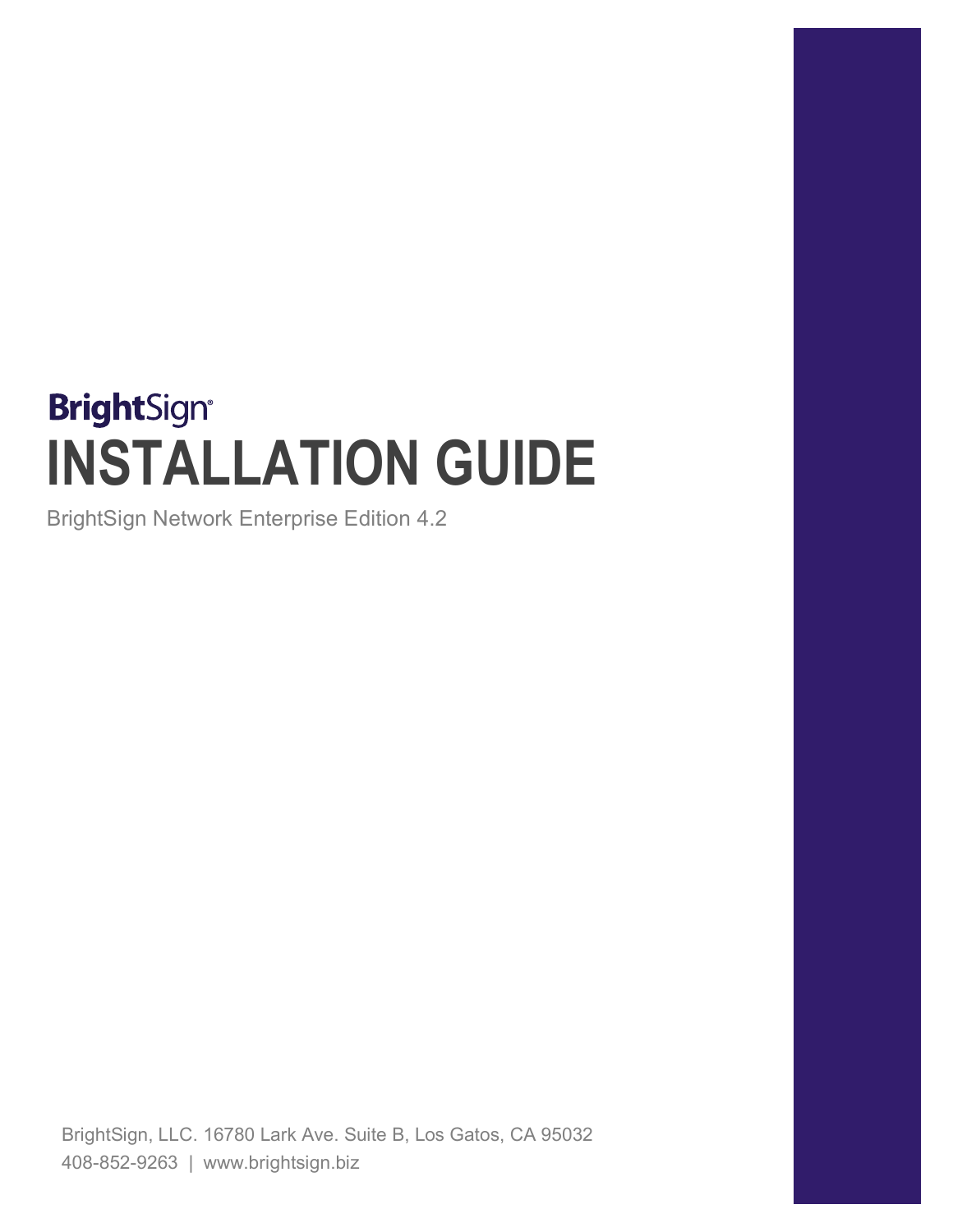# **TABLE OF CONTENTS**

| Introduction                                         | 1              |
|------------------------------------------------------|----------------|
| What's New in BSNEE 4.2?                             | 1              |
| Minimum Hardware Requirements                        | 1              |
| <b>Recommended Hardware Requirements</b>             | $\overline{2}$ |
| Minimum Software Requirements                        | $\overline{2}$ |
| Recommended Software Requirements                    | 3              |
| <b>BrightSign Software Requirements</b>              | 3              |
| <b>Meeting Software Requirements</b>                 | $\overline{4}$ |
| <b>IIS</b>                                           | $\overline{4}$ |
| <b>WCF and MSMQ Features</b>                         | $\overline{7}$ |
| MS SQL Server and Microsoft. NET Framework           | 8              |
| <b>Pre-Installation</b>                              | 9              |
| <b>Mail Server</b>                                   | 9              |
| <b>Base Domain Name</b>                              | 9              |
| <b>Persistent Root and Temporary Storage Folders</b> | 10             |
| <b>MIME Types for IIS</b>                            | 12             |
| <b>Active Directory</b>                              | 13             |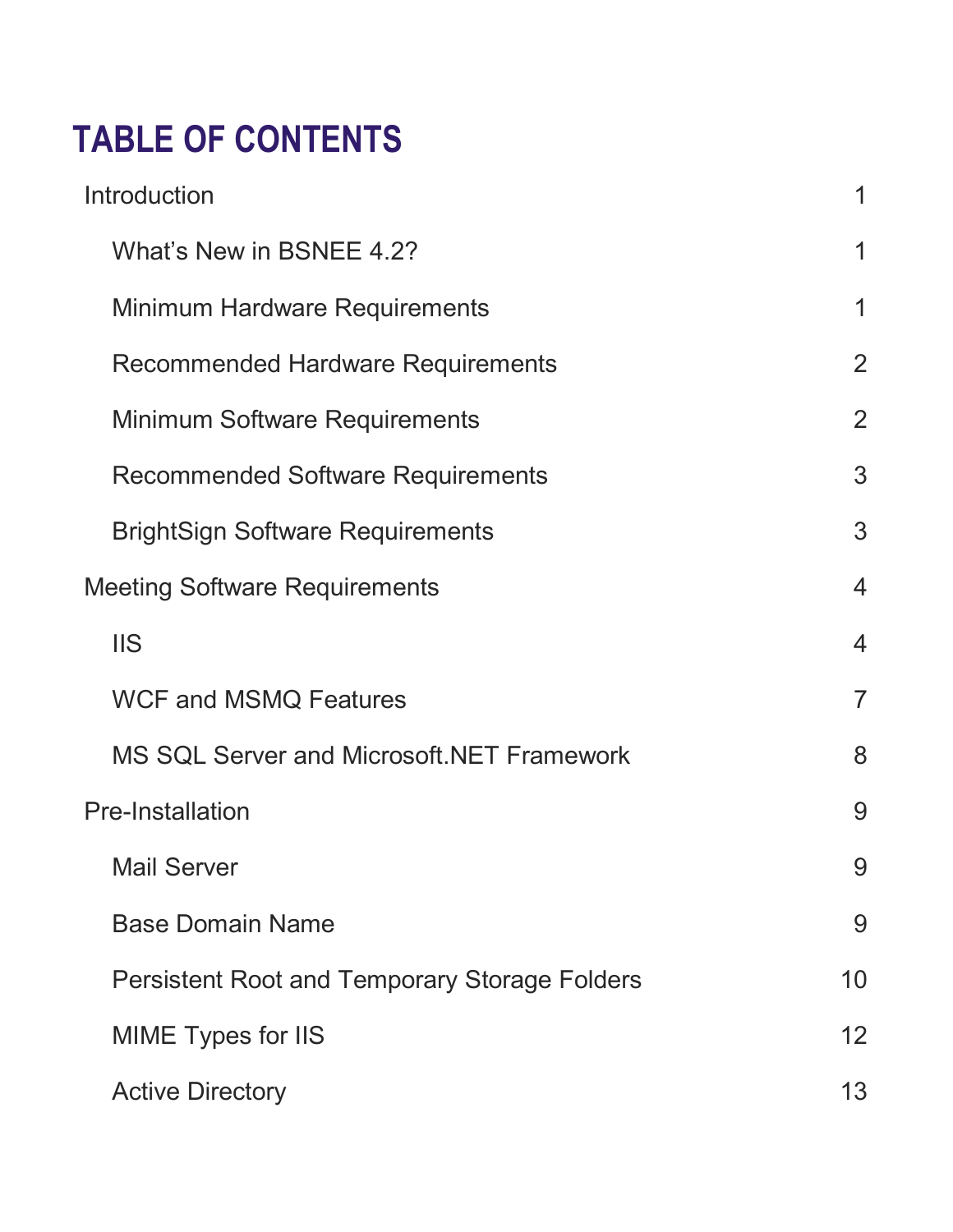| Installation                                             | 15 |
|----------------------------------------------------------|----|
| 1. Prerequisites                                         | 15 |
| 2. Database Connection                                   | 16 |
| 3. Mail Server Parameters                                | 17 |
| 4. Bindings Configuration                                | 18 |
| 5. Storage Setup                                         | 19 |
| <b>6. Services Directories</b>                           | 20 |
| 7. System Administrator Account                          | 21 |
| 7a. LDAP Server Configuration                            | 22 |
| 8. Installation                                          | 25 |
| <b>Post-Installation</b>                                 | 26 |
| Reconfiguring Certificates for "ApplicationService.svc"  | 26 |
| <b>Configuring Persistent Root and Temporary Storage</b> | 26 |
| Verifying a Successful Installation                      | 27 |
| <b>Customizing Notification Emails</b>                   | 27 |
| Troubleshooting                                          | 29 |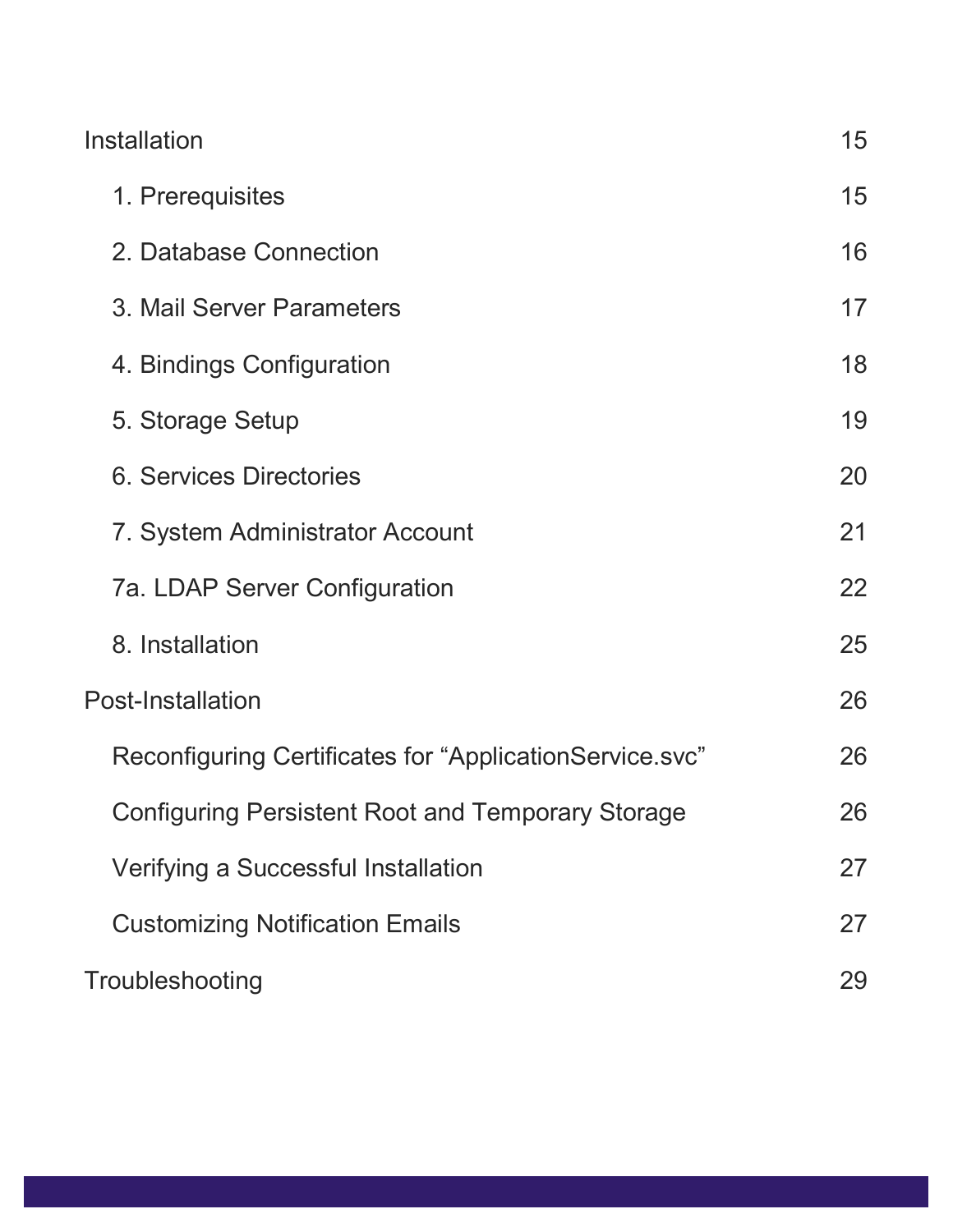# <span id="page-3-0"></span>**INTRODUCTION**

Welcome to the Installation Guide for the BrightSign Network Enterprise Edition. BSNEE gives you a more hands-on method for managing your digital signage, as well as the freedom to sell subscriptions for your own customized digital signage network.

Once you have successfully installed BSNEE, you will have the complete infrastructure to serve and support your own digital signage network. Because BSNEE is a private web application, it can be managed securely within your corporate infrastructure and network.

# <span id="page-3-1"></span>**What's New in BSNEE 4.2?**

The following features and improvements have been implemented since the previous version of BSNEE (4.1):

- **Player Tagging**: You can now add tags to players in the **Current Usage** tab of the WebUI. This allows you to search players on your BSN account using an unlimited number of customizable criteria.
- **New HTML Uploader**: The WebUI no longer requires Microsoft Silverlight to upload files.
	- $\circ$  The upload destination is now determined by the folder currently selected in the **Library** side bar (previously, all files would be placed in the **Incoming** folder automatically).
	- $\circ$  Files are checked by name and hash value when uploaded, and users are given the option of skipping or re-uploading duplicate files.
	- o The speed and stability of the uploader has improved.
- **Proxy Bypass**: You can use the **Manage** tab in BrightAuthor to edit Proxy Bypass settings on players (requires BrightAuthor 4.4.0.x or later).

# <span id="page-3-2"></span>**Minimum Hardware Requirements**

- 1.4 GHz or faster Dual Core processor
- 2GB of RAM
- 6GB free hard disk space
- Network connection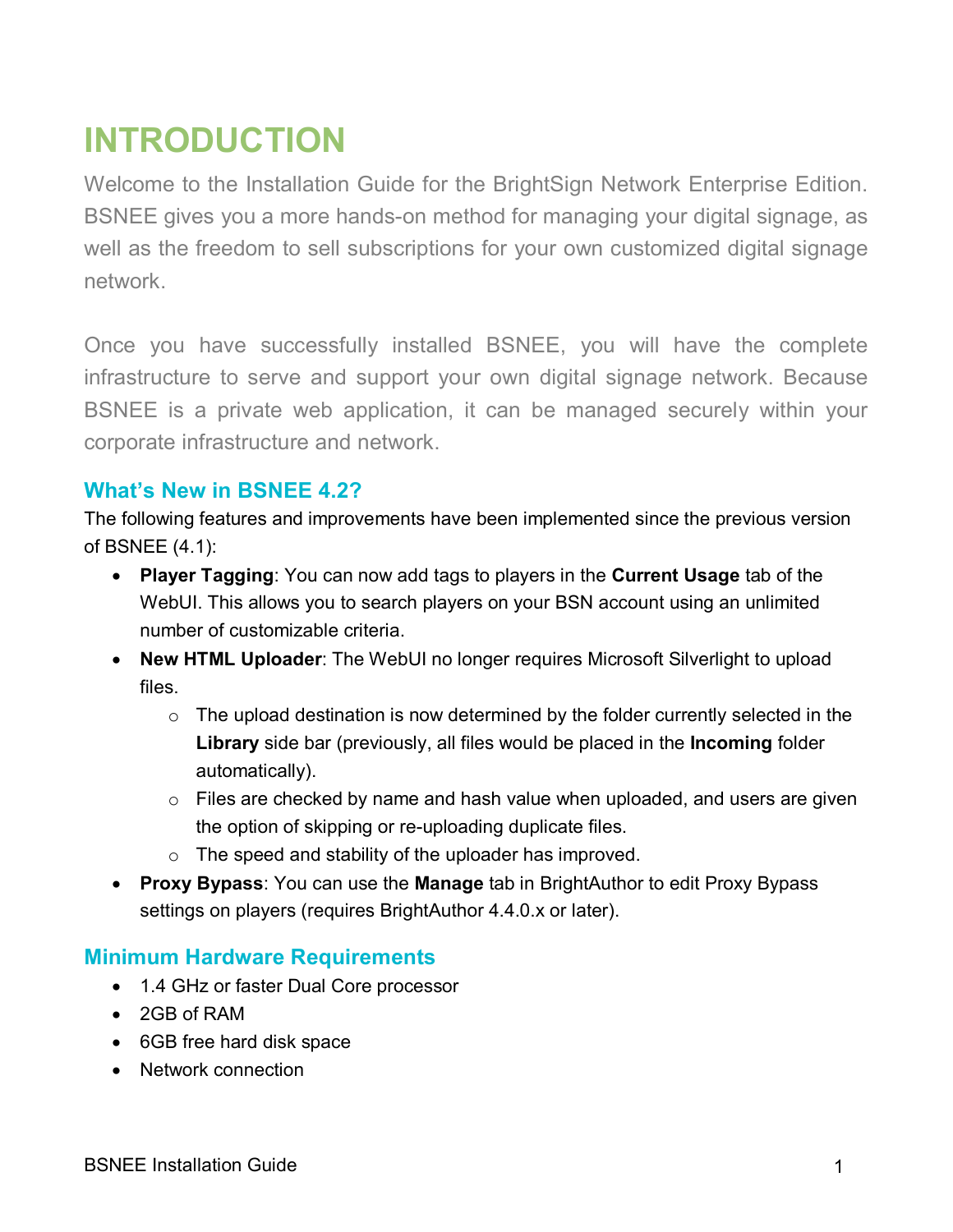#### **Note:**

- A minimum hardware configuration should be used for testing/evaluation purposes only.
- Device logs should be disabled with a minimum hardware configuration.
- A maximum of 50 networked devices is recommended with this configuration.

# <span id="page-4-0"></span>**Recommended Hardware Requirements**

- 2.2 GHz or faster Quad Core processor (Intel Xeon is preferred)
- 16GB of RAM
- 50GB free hard disk space for Temporary Storage
- 1TB additional free hard disk space for Persistent Storage (high-performance RAID configuration is preferred)
- 1 Gbps network connection

#### **Note:**

- This hardware configuration is recommended for production use.
- A maximum of 500 networked devices is recommended with this configuration. If you want to increase the maximum amount of networked devices, note the following:
	- o A more powerful CPU is required for operations stemming from the SQL server, Device Handlers node, and the Scheduler service.
	- o More RAM is required for intensive processing of device logs (when all log types are enabled for every device), the SQL server, and the Scheduler service.
	- $\circ$  More free hard disk space is required for Persistent Storage and device log reports. Intensive operations may also be bottlenecked by the speed of the HDD.

# <span id="page-4-1"></span>**Minimum Software Requirements**

- Windows Server 2008 R2 (x64, with IIS installed)
- MS SQL Server 2008 SP1, including Express edition
- .NET Framework 4.0 or later (4.5 recommended for full IE10/IE11 support)
- X.509 certificate issued for the BSNEE Web Services node (described below) with the following attributes:
	- o The "CN" attribute represents the target host (for example, "\*.mydomain.com" or "api.mydomain.com"). The installer uses this value to validate the bindings configuration.
	- o The certificate is issued using the Microsoft RSA/Schannel Cryptographic [Provider](https://msdn.microsoft.com/en-us/library/windows/desktop/aa386988(v=vs.85).aspx) or the [Microsoft DDS and Diffie-Hellman/Schannel Cryptographic](https://msdn.microsoft.com/en-us/library/windows/desktop/bb394802(v=vs.85).aspx)  [Provider.](https://msdn.microsoft.com/en-us/library/windows/desktop/bb394802(v=vs.85).aspx)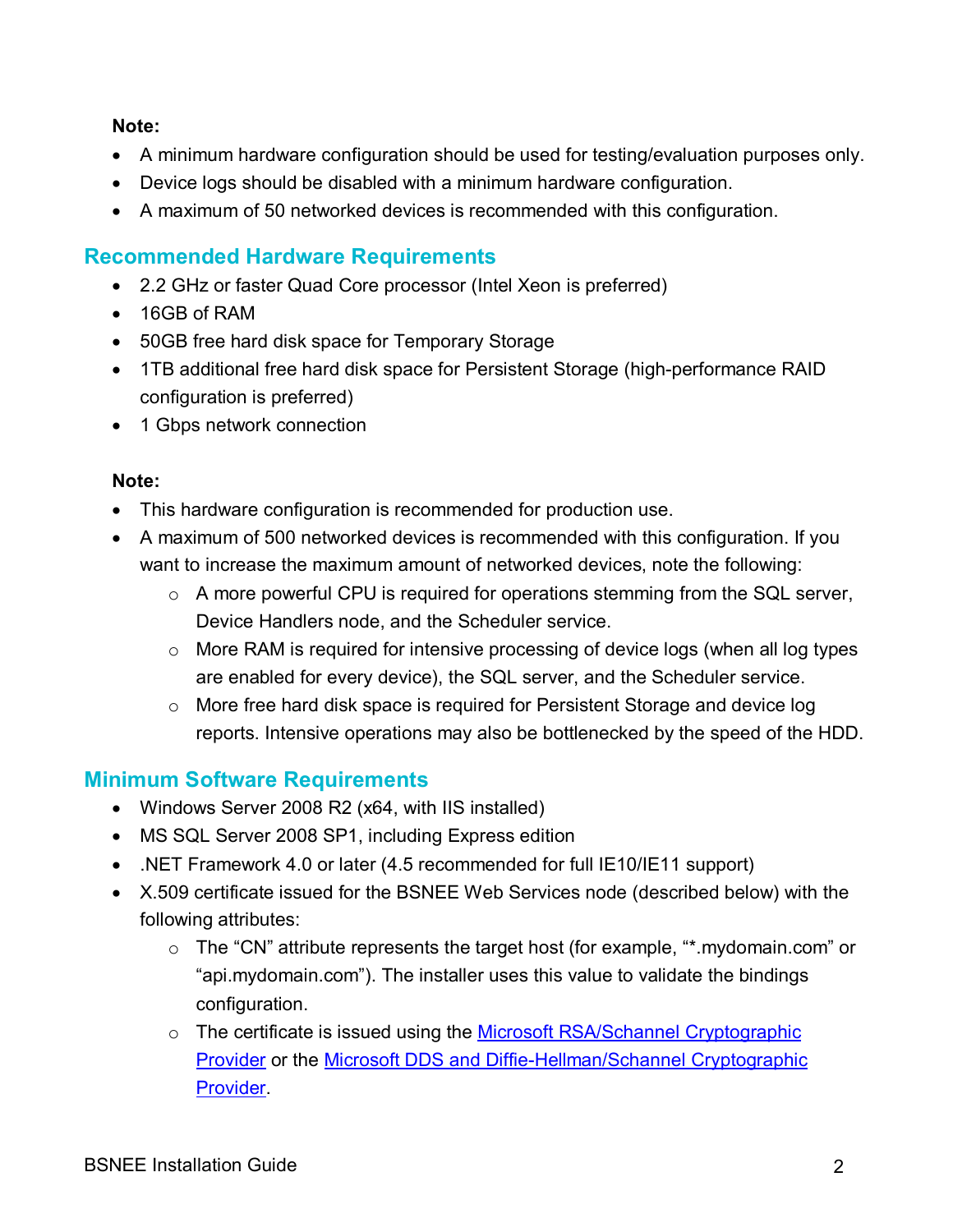### <span id="page-5-0"></span>**Recommended Software Requirements**

- Windows Server 2012 R2 (with IIS installed)
- MS SQL Server 2012 SP1 or later, including Express edition
- NET Framework 4.5 or later
- X.509 certificate issued for the BSNEE Web Services node

**Note**: *The X.509 certificate is required by WS-\* (WS-Security) specifications for messagelevel encryption in WCF services, as well as transport-level encryption for compliance with the WS-I Basic Profile 1.1, which is used by the BSN API on the Web Services node.*

# <span id="page-5-1"></span>**BrightSign Software Requirements**

- Target BrightAuthor version: **4.4.0.x**
- Minimum required BrightAuthor version: **3.5.0.34**
- Minimum player firmware version:

| <b>Device Family</b>        | <b>Minimum Firmware</b> |
|-----------------------------|-------------------------|
| 4K242, 4K1042, 4K1142       | 5.1.16                  |
| XD232, XD1032, XD1132       | 5.1.24                  |
| HD222, HD1022               | 5.1.16                  |
| LS322, LS422                | 5.1.16                  |
| XD230, XD1030, XD1230       | 4.4.44                  |
| HD220, HD1020, AU320        | 4.4.44                  |
| HD210(w), HD1010(w), TD1012 | 3.10.22                 |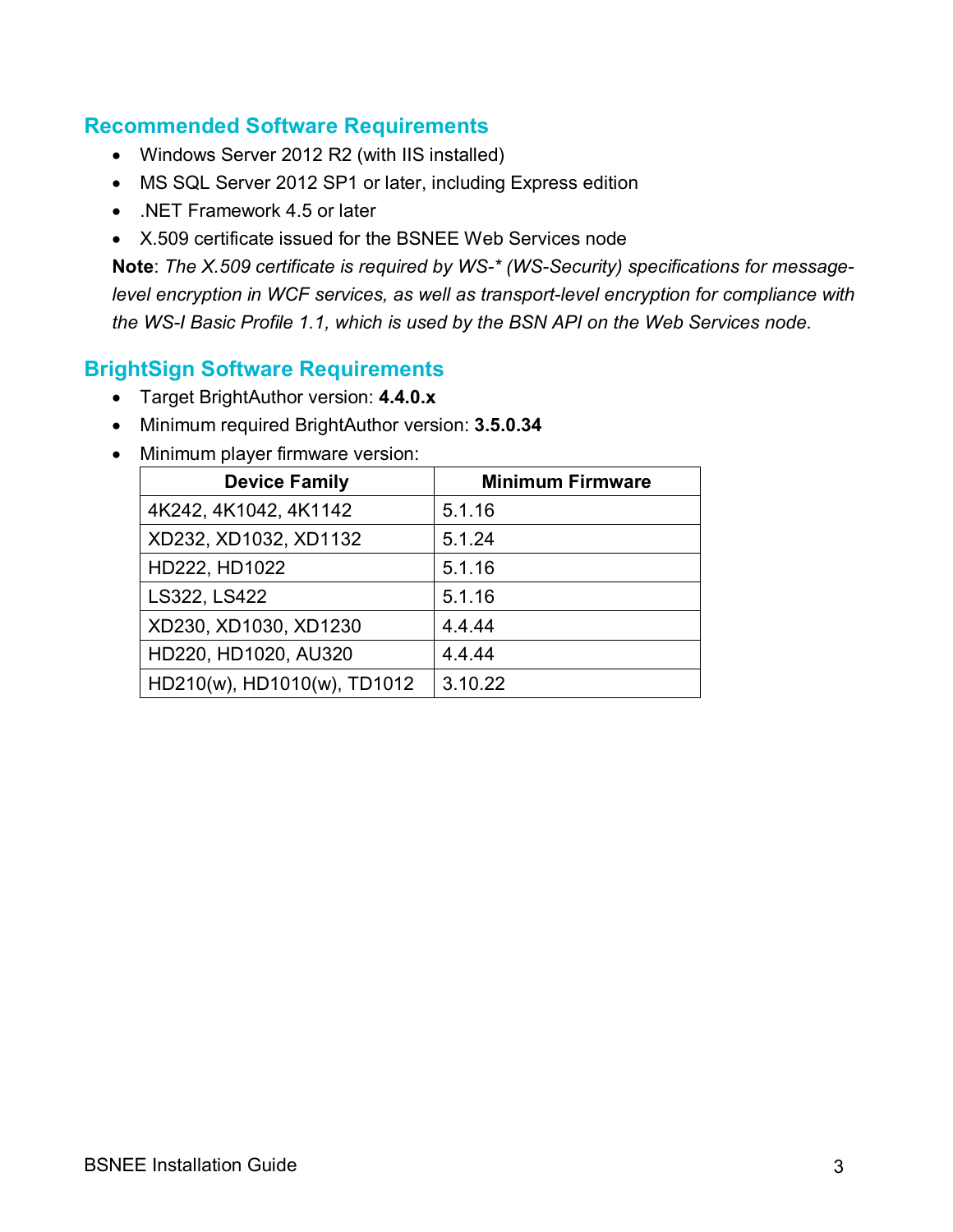# <span id="page-6-0"></span>**MEETING SOFTWARE REQUIREMENTS**

The following software components need to be present before installing BSNEE:

- IIS
- WCF
- MSMQ (Message Queuing) Features
- Microsoft SQL Server 2008 SP1 or higher
- Microsoft .NET Framework 4.0 or higher

If your server already meets these software requirements, please skip to the [Pre-Installation](#page-11-0) section of this guide. Otherwise, install any or all components that are currently missing.

**Note**: *This guide is designed for Windows Server 2012 R2. The installation process for IIS, WCF, and MSMQ may differ if you are using a different Windows Server version. Please consult the Windows Server documentation for more details.*

### <span id="page-6-1"></span>**IIS**

Before installing IIS, make sure you have administrative user rights on the computer you are using. By default, you will not have administrative user rights if you are logged in as a user other than the root administrator, even if you have been added to the Local Administrators group. This is a new security feature since Windows Server 2008, referred to as a "Local User Administrator".

Once you have administrative user rights, complete the following steps:

- 1. In the **Server Manager** window, navigate to the **Manage** menu and select **Add Roles and Features**.
- 2. The Add Roles and Features Wizard may launch a **Before you Begin** page, which will ask you to verify the following:
	- a. That the administrator account has a strong password.
	- b. That the network settings, such as IP addresses, are configured.
	- c. That the latest security updates from Windows Update are installed.
- 3. Select **Web Server (IIS)** on the **Select Server Roles** page.
- 4. Click **Next**. An introductory page will open with links for further information. Click **Next**  again.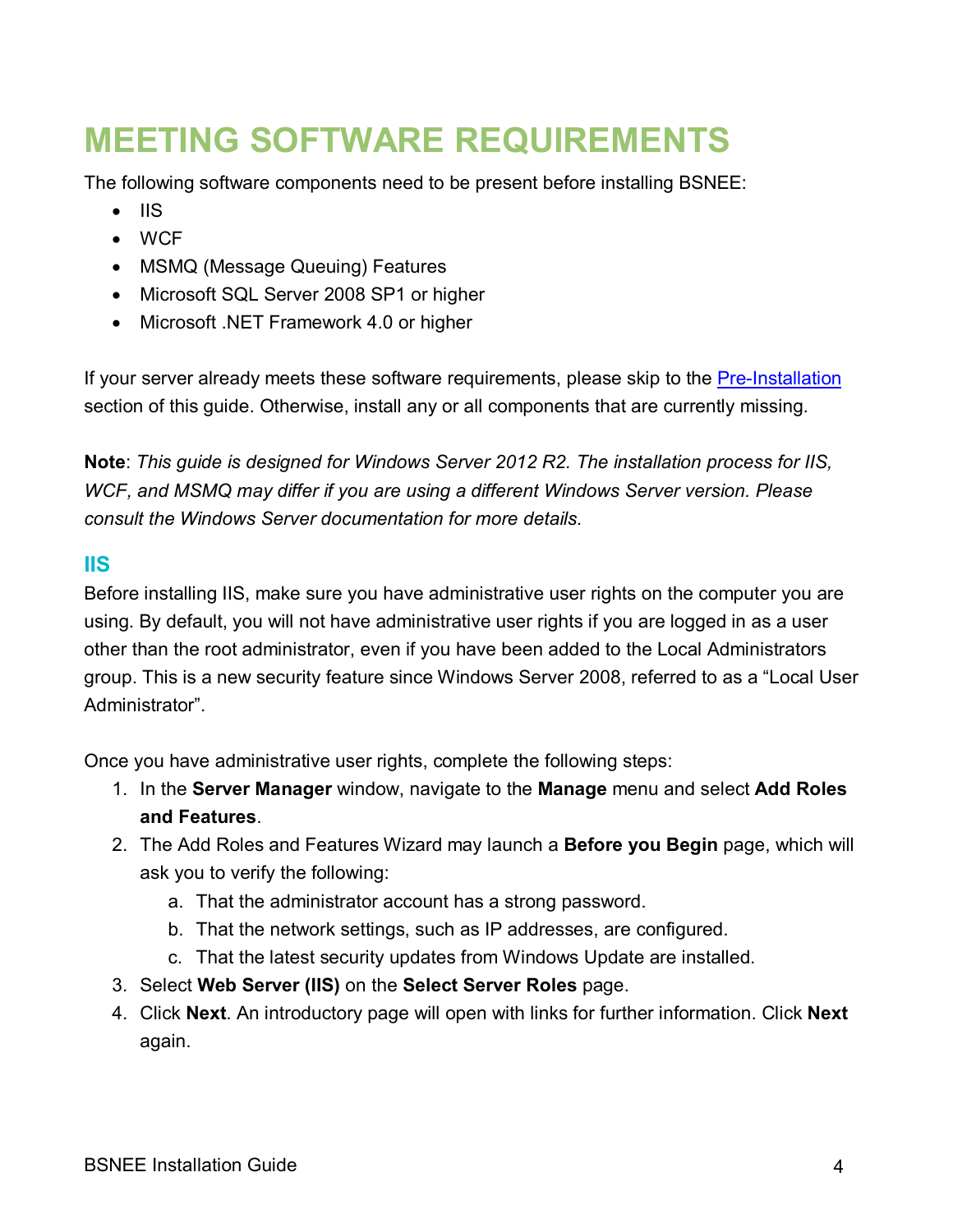| $\triangleright$                                                                | Server Manager                                                                                           | ۰<br>×       |
|---------------------------------------------------------------------------------|----------------------------------------------------------------------------------------------------------|--------------|
|                                                                                 | $\cdot \circledcirc$   $\mathsf{F}_{\mathsf{m}}$<br>Server Manager • Dashboard<br>Manage<br><b>Tools</b> | View<br>Help |
| <b>III</b> Dashboard                                                            | <b>WELCOME TO SERVER MANAGER</b>                                                                         |              |
| i<br><b>Local Server</b><br><b>E</b> All Servers<br>File and Storage Services D | Configure this local server                                                                              |              |
| TO IIS                                                                          | <b>QUICK START</b><br>Add roles and features<br>Add other servers to manage                              | $\equiv$     |
|                                                                                 | <b>WHAT'S NEW</b><br>Create a server group                                                               |              |
|                                                                                 | <b>LEARN MORE</b>                                                                                        | Hide         |
|                                                                                 | <b>ROLES AND SERVER GROUPS</b><br>Roles: 2   Server groups: 1   Servers total: 1                         |              |
|                                                                                 | File and Storage<br><b>IIS</b><br>1<br>1<br>$\mathbb{I}(\mathbb{C})$<br>Services                         |              |
|                                                                                 | ⊕<br>Manageability<br>⊕<br>Manageability                                                                 |              |
|                                                                                 | Events<br>Events<br>Performance<br><b>Services</b>                                                       |              |

- 5. Install the Web Server (IIS) role with the following features:
	- Web Server
		- Common HTTP Features
			- o Default Document
			- o Directory Browsing
			- o HTTP Errors
			- o Static Content
			- o HTTP Redirection
		- Health and Diagnostic Features
			- o HTTP Logging
			- o Custom Logging
			- o Logging Tools
			- o ODBC Logging
			- o Request Monitor
			- o Tracing
		- Performance
			- o Static Content Compression
			- o Dynamic Content Compression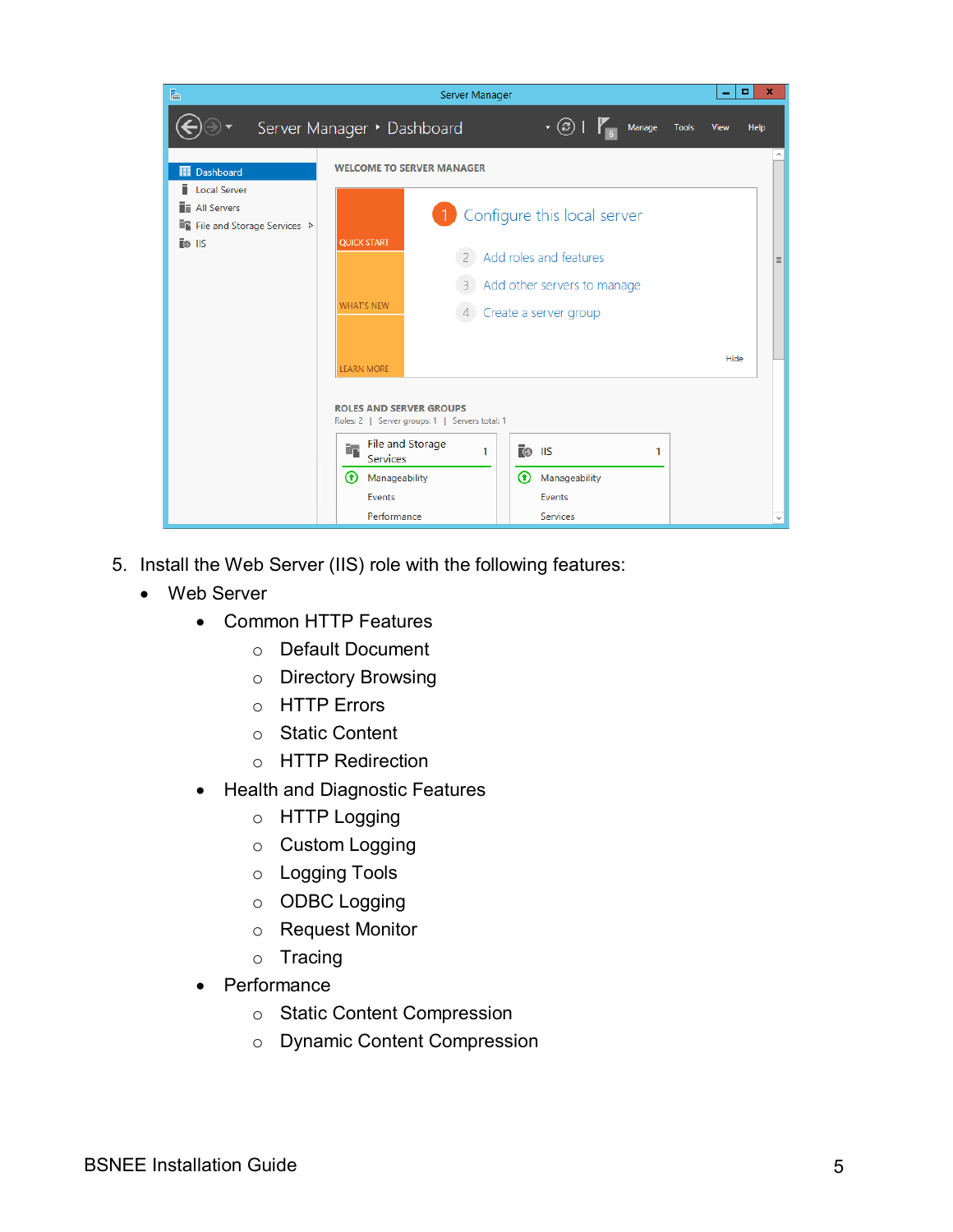| B                                                                                                                                       | Add Roles and Features Wizard                                                                                                                                                                                                                                                                                          | ×<br>o                                                                                                                                                                                                                                                                                                                                            |
|-----------------------------------------------------------------------------------------------------------------------------------------|------------------------------------------------------------------------------------------------------------------------------------------------------------------------------------------------------------------------------------------------------------------------------------------------------------------------|---------------------------------------------------------------------------------------------------------------------------------------------------------------------------------------------------------------------------------------------------------------------------------------------------------------------------------------------------|
| Select server roles<br>Before You Begin<br>Installation Type<br>Server Selection<br>Server Roles<br>Features<br>Confirmation<br>Results | Select one or more roles to install on the selected server.<br><b>Roles</b><br>Web Server (IIS) (31 of 43 installed)<br>шı<br>⊿<br>Web Server (25 of 34 installed)<br>⊿<br>Common HTTP Features (5 of 6 installed)<br>Default Document (Installed)<br>Directory Browsing (Installed)<br><b>HTTP Errors (Installed)</b> | <b>DESTINATION SERVER</b><br>WIN-OSEI6GTND3Q.bsndev.com<br><b>Description</b><br>Remote Desktop Services enables<br>users to access virtual desktops,<br>session-based desktops, and<br>RemoteApp programs. Use the<br>Remote Desktop Services installation<br>to configure a Virtual machine-<br>based or a Session-based desktop<br>deployment. |
|                                                                                                                                         | Static Content (Installed)<br><b>HTTP Redirection (Installed)</b><br><b>WebDAV Publishing</b><br>▲ √ Health and Diagnostics (Installed)<br>HTTP Logging (Installed)<br>Custom Logging (Installed)<br>Logging Tools (Installed)<br><b>ODBC</b> Logging (Installed)<br>$\rightarrow$<br>₹<br>Ш                           |                                                                                                                                                                                                                                                                                                                                                   |
|                                                                                                                                         | < Previous<br>Next >                                                                                                                                                                                                                                                                                                   | Install<br>Cancel                                                                                                                                                                                                                                                                                                                                 |

- Security
	- o Request Filtering
	- o Basic Authentication
	- o Client Certificate Mapping Authentication
	- o Digest Authentication
	- o IIS Client Certificate Mapping Authentication
	- o IP and Domain Restrictions
	- o URL Authorization
	- o Windows Authentication
- Application Development
	- o .NET Extensibility 3.5
	- o .NET Extensibility 4.5
	- o ASP.NET 3.5
	- o ASP.NET 4.5
	- o ISAPI Extensions
	- o ISAPI Filters
- Management Tools
	- IIS Management Console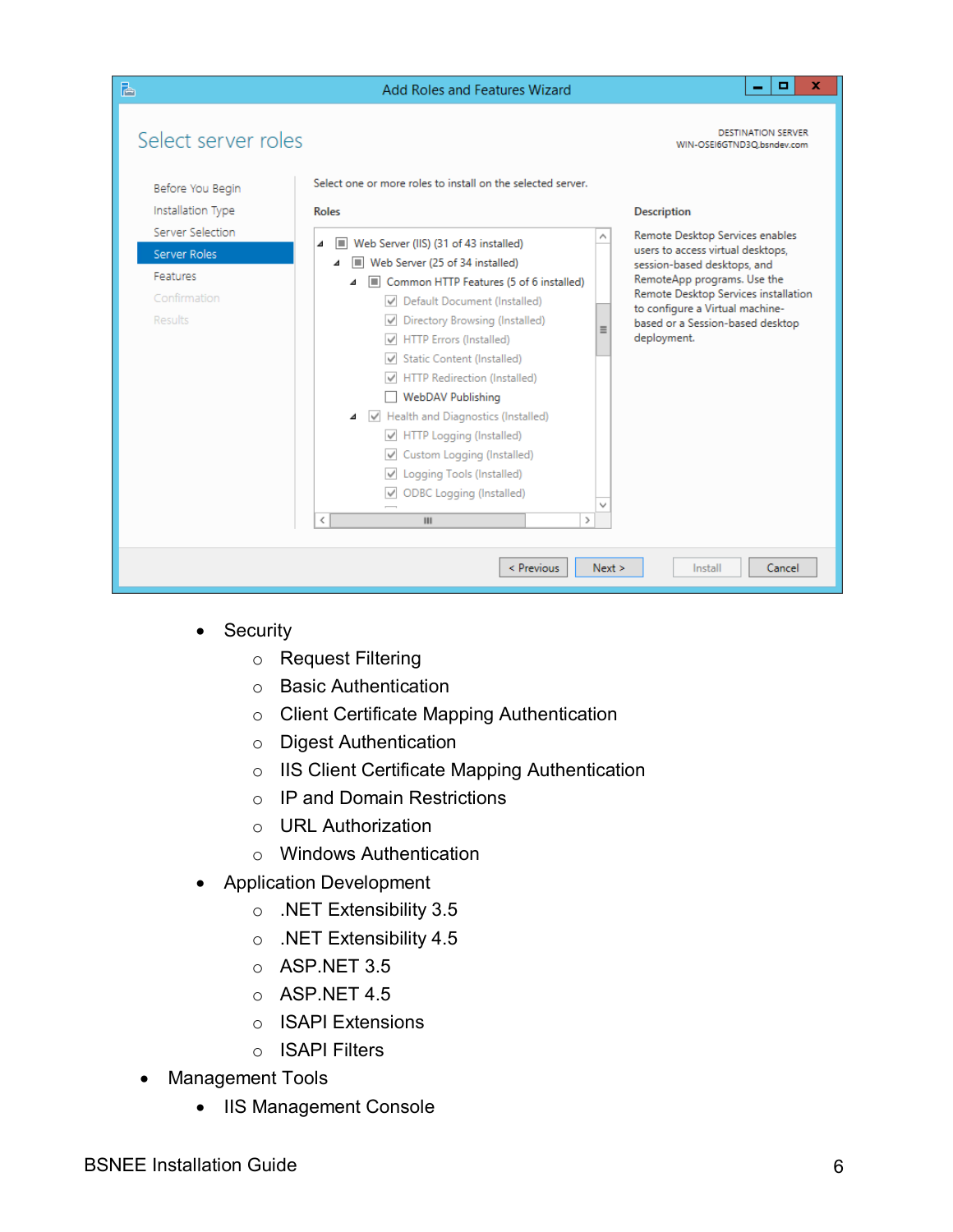- IIS 6 Management Compatibility
	- o IIS 6 Metabase Compatibility
	- o IIS 6 WMI Compatibility
	- o IIS 6 Scripting Tools
	- o IIS 6 Management Console
- IIS Management Scripts and Tools
- 6. Click **Next** when finished.
- 7. On the confirmation page, click **Install**.

### <span id="page-9-0"></span>**WCF and MSMQ Features**

- 1. Install the following server features:
	- .NET Framework 3.5 Features
		- .Net Framework 3.5
		- HTTP Activation
		- Non-HTTP Activation
	- .NET Framework 4.5 Features
		- .NET Framework 4.5
		- ASP.NET 4.5

| B                                                                                                                       | <b>Add Roles and Features Wizard</b>                                                                                                                                                                                                                                                                                                                                                                                                                                                                                              | o<br>x                                                                                                                                                                                                                                                                                                                                                                                                              |
|-------------------------------------------------------------------------------------------------------------------------|-----------------------------------------------------------------------------------------------------------------------------------------------------------------------------------------------------------------------------------------------------------------------------------------------------------------------------------------------------------------------------------------------------------------------------------------------------------------------------------------------------------------------------------|---------------------------------------------------------------------------------------------------------------------------------------------------------------------------------------------------------------------------------------------------------------------------------------------------------------------------------------------------------------------------------------------------------------------|
| Select features                                                                                                         |                                                                                                                                                                                                                                                                                                                                                                                                                                                                                                                                   | DESTINATION SERVER<br>WIN-OSEI6GTND3Q.bsndev.com                                                                                                                                                                                                                                                                                                                                                                    |
| Before You Begin<br>Installation Type<br>Server Selection<br>Server Roles<br><b>Features</b><br>Confirmation<br>Results | Select one or more features to install on the selected server.<br><b>Features</b><br>MET Framework 3.5 Features (Installed)<br>⊿<br>NET Framework 3.5 (includes .NET 2.0 and 3.0)<br>HTTP Activation (Installed)<br>Non-HTTP Activation (Installed)<br>I.NET Framework 4.5 Features (3 of 7 installed)<br>D<br>Background Intelligent Transfer Service (BITS)<br>D.<br><b>BitLocker Drive Encryption</b><br><b>BitLocker Network Unlock</b><br><b>BranchCache</b><br>Client for NES<br>Data Center Bridging<br><b>Direct Play</b> | <b>Description</b><br>Message Queuing provides<br>quaranteed message delivery,<br>efficient routing, security, and<br>priority-based messaging between<br>applications. Message Queuing also<br>accommodates message delivery<br>between applications that run on<br>different operating systems, use<br>dissimilar network infrastructures.<br>are temporarily offline, or that are<br>running at different times. |
|                                                                                                                         | <b>Enhanced Storage</b><br><b>Failover Clustering</b><br>$\mathcal{P}$<br>₹<br>Ш                                                                                                                                                                                                                                                                                                                                                                                                                                                  |                                                                                                                                                                                                                                                                                                                                                                                                                     |
|                                                                                                                         | < Previous<br>Next >                                                                                                                                                                                                                                                                                                                                                                                                                                                                                                              | Install<br>Cancel                                                                                                                                                                                                                                                                                                                                                                                                   |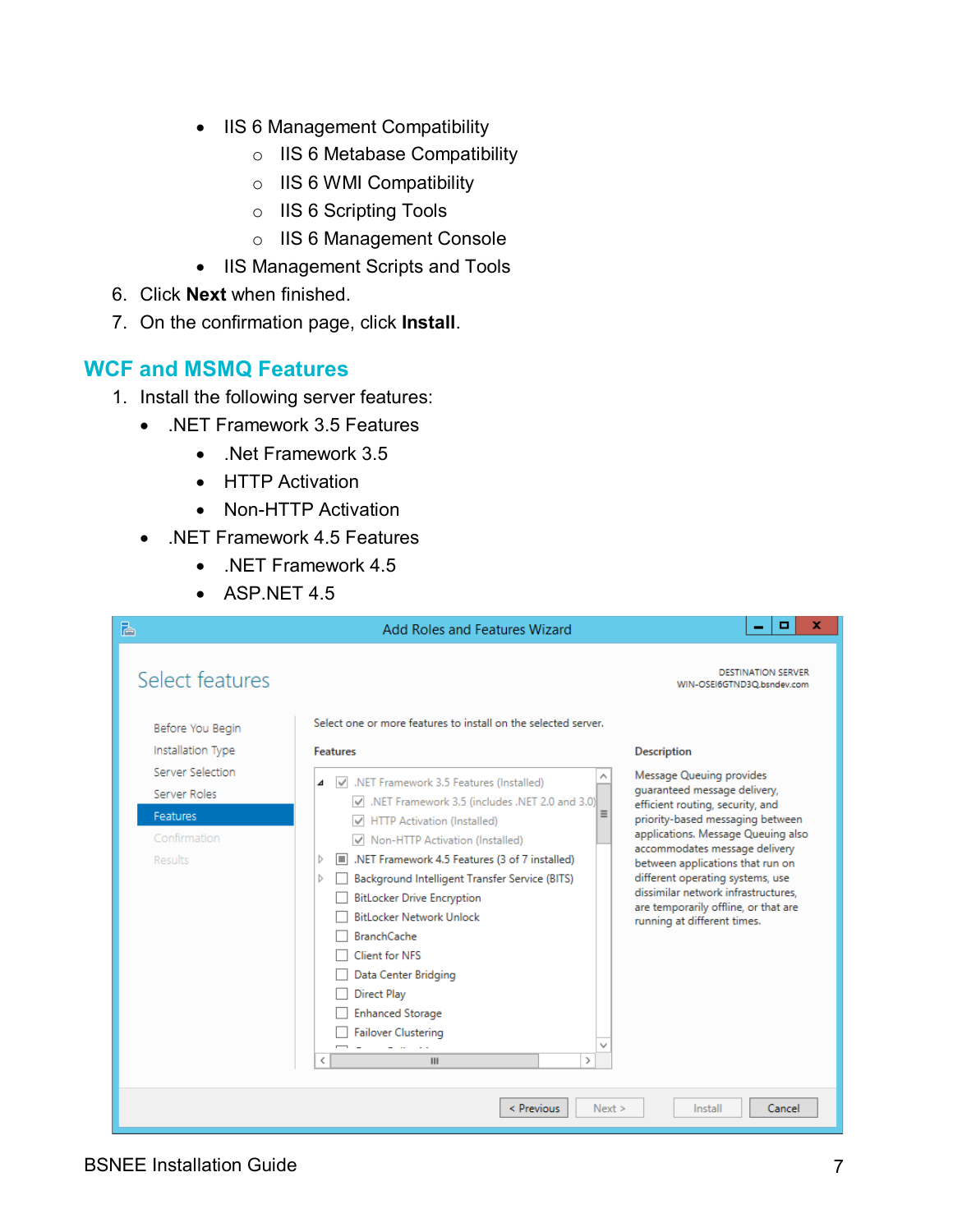- WCF Services
	- o HTTP Activation
- Message Queuing
	- Message Queuing Services
		- o Message Queuing Server
- 2. Click **Next** when finished.
- 3. On the **Confirmation** page, click **Install**.

# <span id="page-10-0"></span>**MS SQL Server and Microsoft.NET Framework**

These applications can be downloaded by visiting the Microsoft website. When installing the MS SQL Server, make sure to configure it for **Mixed Mode Authentication**.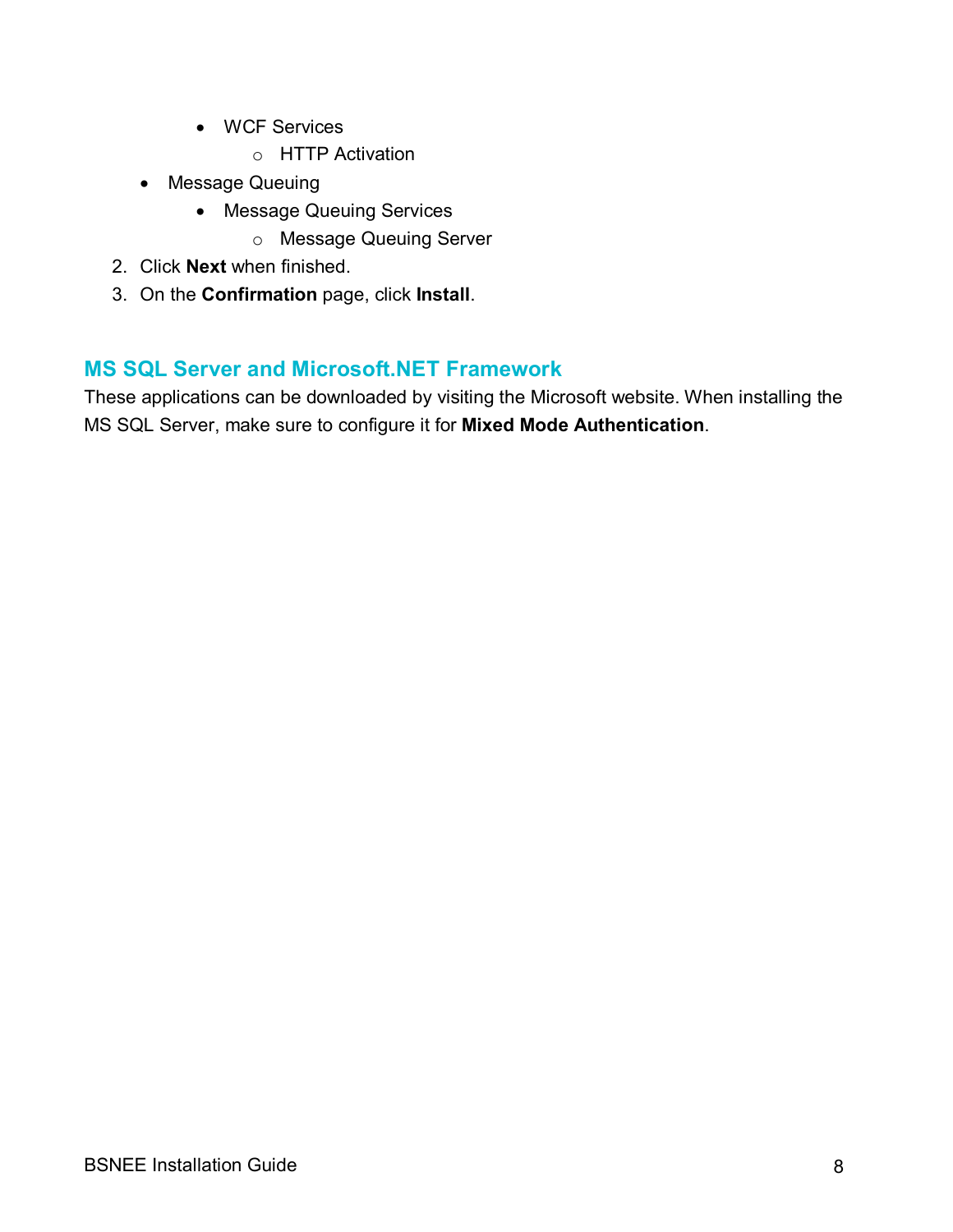# <span id="page-11-0"></span>**PRE-INSTALLATION**

After installing the required software, you will need to take some preliminary steps before installing BSNEE. Please complete all steps before moving on to the *Installation* section.

# <span id="page-11-1"></span>**Mail Server**

A mail server (STMP) is used to send application notifications such as error logs, new/restored passwords, and user creation notifications. These notifications are sent to end users and administrators. To set up the mail server during installation, you will need to prepare the following parameters:

- **Server Name**: e.g. localhost
- **User Name**: e.g. mailUser
- **Password**

**Note**: *The User Name and Password may be empty if the mail server supports it.*

- **FROM Address**: e.g. [from@mydomain.com](mailto:from@mydomain.com)
- **Port**: 25 (by default)
- **TLS**: This is disabled by default.

## <span id="page-11-2"></span>**Base Domain Name**

BSNEE requires a Base Domain Name, which will be used to manage the application once it is installed. Four separate strings will be used by different internal services to regulate BSNEE:

- Website
- Device Handlers
- Web Services
- Web Storage

**Note**: *Each service uses its own sub-string to build the complete connection string.*

During Step 6 of the installation process, you must enter the Base Domain Name. There are no supported IP addresses, so you must input *only* the domain name. The other strings will be automatically generated using the domain name.

BSNEE will not function properly until all strings are registered in the DNS, pointed to your BSNEE server IP address, and are resolvable by both server and client. You may do this prior to, or immediately after, installation. The example chart below shows which DNS records you need to register. It uses mydomain.com as the BSNEE Base Domain Name and 10.0.0.1 as the IP address for the BSNEE server.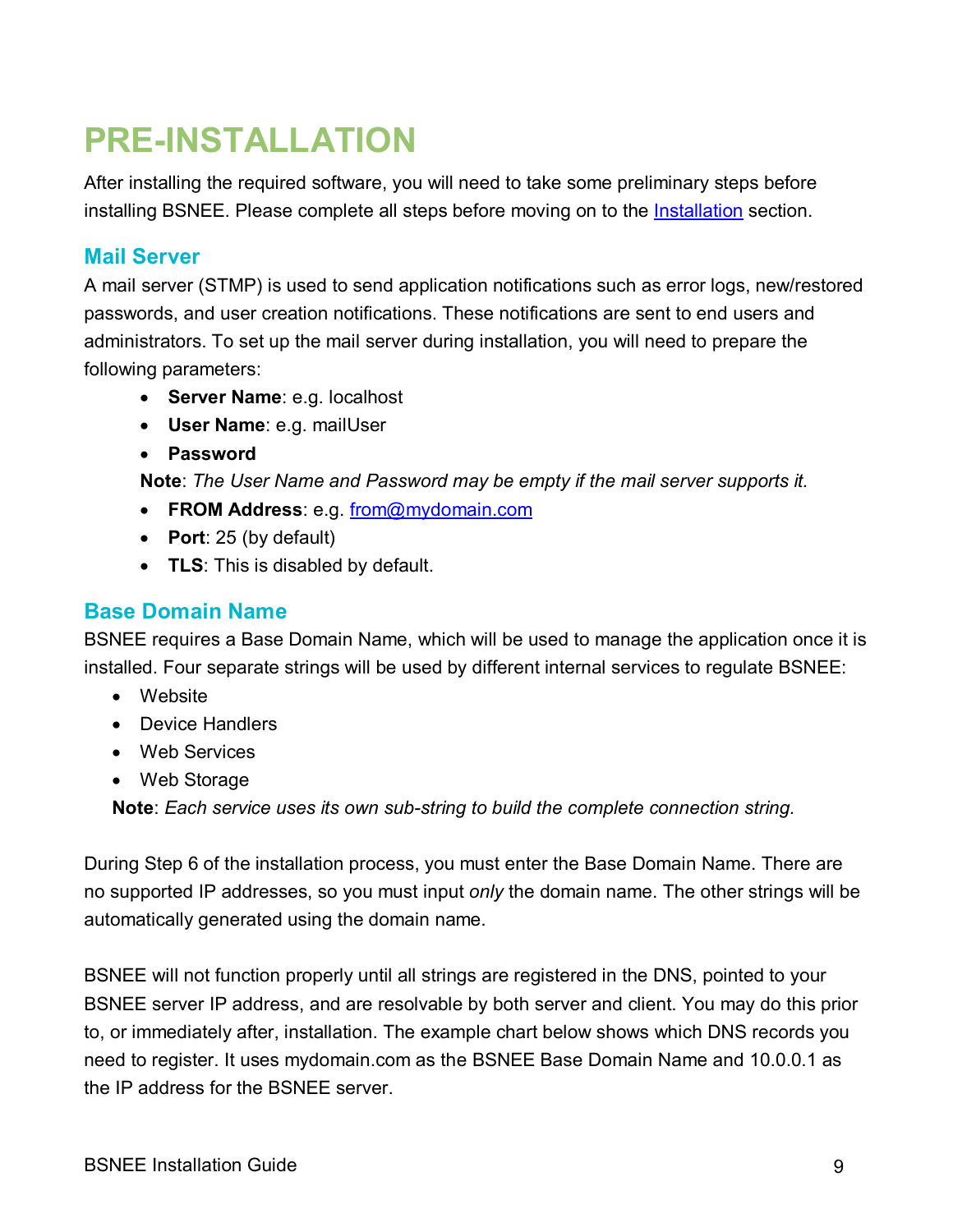| <b>FQDN</b>              | Type         | <b>Value</b>  |
|--------------------------|--------------|---------------|
| mydomain.com.            | A            | 10.0.0.1      |
| www.mydomain.com.        | <b>CNAME</b> | mydomain.com. |
| handlers.mydomain.com.   | <b>CNAME</b> | mydomain.com. |
| api.mydomain.com.        | <b>CNAME</b> | mydomain.com. |
| webstorage.mydomain.com. | <b>CNAME</b> | mydomain.com. |
| storage.mydomain.com.    | CNAME*       | mydomain.com. |

\*If this server already exists, but doesn't have a corresponding DNS record, use the "A" **Type** instead of "CNAME".

The default sub-domain names for "api", "handlers", and "storage" can be changed during installation. If you attempt to register the strings after installation, you will receive the following error message upon completing [Step 6.](#page-22-0)

| BrightSign Network Enterprise Edition                                                                                                                                                                               | x |
|---------------------------------------------------------------------------------------------------------------------------------------------------------------------------------------------------------------------|---|
| <b>Bindings Configuration</b>                                                                                                                                                                                       |   |
| BrightSign Network Enterprise Edition - InstallShield Wizard                                                                                                                                                        | x |
| The following nodes are not found:<br>www.bsnee.lab<br>api.bsnee.lab<br>handlers.bsnee.lab<br>webstorage.bsnee.lab<br>Please be aware that you will not be able to use the application without<br>these DNS entries |   |
| <b>OK</b>                                                                                                                                                                                                           |   |
| <b>Come in Belle</b><br>< Back<br>Cancel<br>Next >                                                                                                                                                                  |   |

#### <span id="page-12-0"></span>**Persistent Root and Temporary Storage Folders**

BSNEE requires *persistent storage* and *temporary storage*. You can select the storage location on your hard drive during [Step 5](#page-21-0) of the installation process. You can either create new *persistent storage* and *temporary storage* folders or configure ones that you already have to match the parameters outlined below.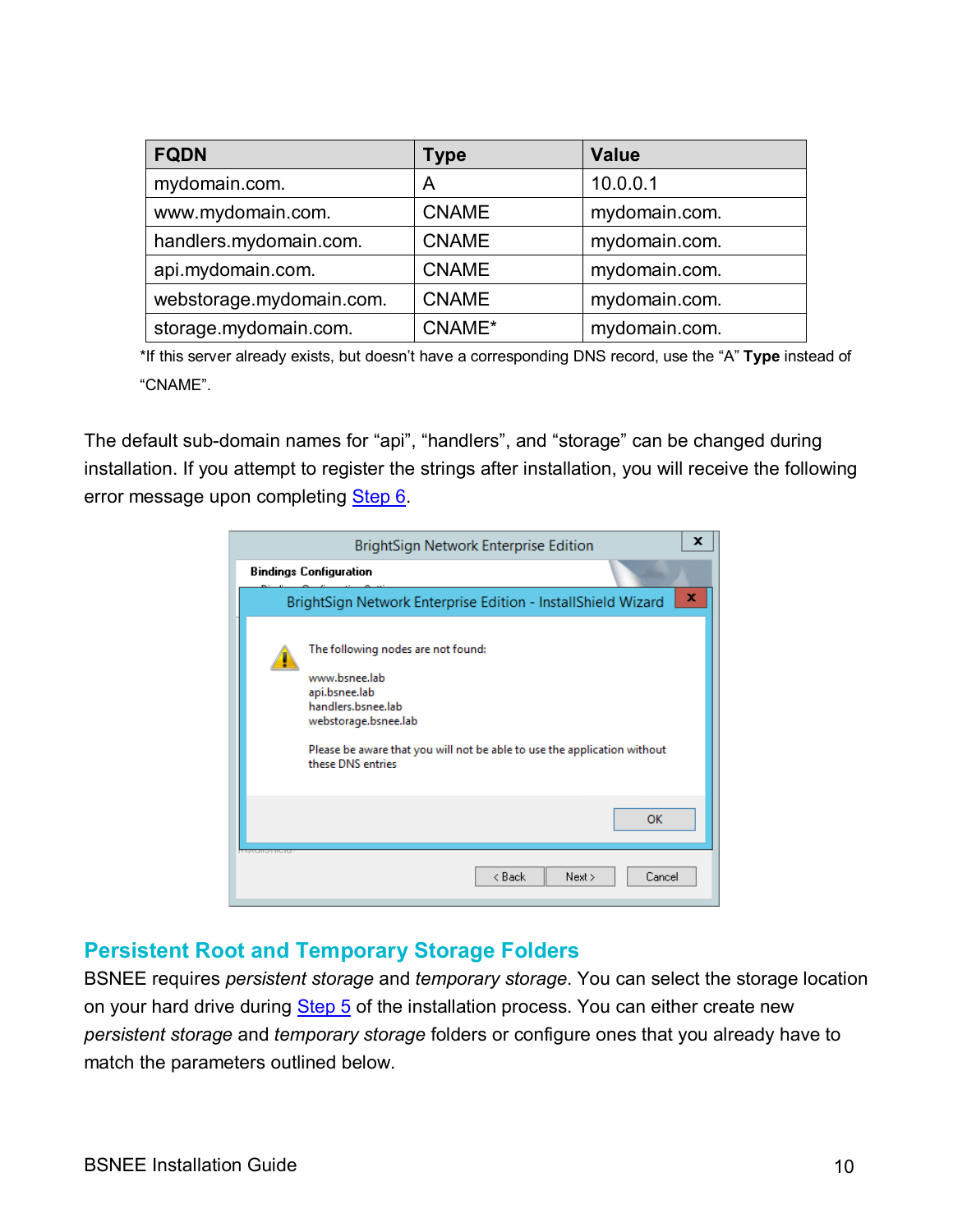#### **Persistent Storage**

This serves as a constant space for storing data used by devices. BSNEE can place data on either the local machine server or in a networked shared folder (NAS) within your corporate domain.

**Note**: *BSNEE does not support shared folders with separate workgroups.*

Both locations should have high security standards. In order to use the networked shared folder with BSNEE, you must enable Persistent Storage folder sharing (SMB), expose this folder via HTTP, and make it available via a resolvable URL. If the Persistent Storage is located on the same server, you can create another web site in IIS that points to the physical location of the Persistent Storage folder (described in the [Post-Installation](#page-28-0) section). You will also need to add the corresponding record to your DNS server.

#### **Temporary Storage**

This storage is used for uploading large files. You should allocate no less than 5 GB for the temporary storage folder and locate the folder on the same server where BSNEE services will be installed.

If you want to configure BSNEE to use persistent storage located on the networked shared folder (NAS), complete the following steps before installing BSNEE:

- 1. Configure network sharing for BSNEE persistent storage so that it is accessible for BSNEE services.
- 2. Configure HTTP access for BSNEE persistent storage.

**Note**: *To learn more about configuring network sharing and HTTP access to your persistent storage folders, please refer to your server/NAS documentation.*

<span id="page-13-0"></span>Your networked shared folder should have the following permissions (this example uses Windows Server 2008 R2 as the NAS):

#### **Security Permissions at the File System Level**

- DOMAIN\INSTALLATION USER (Full Access): "DOMAIN" refers to a domain that the current server is a member of, and "INSTALLATION\_USER" refers to the domain user that you use to install the BSNEE services server.
- DOMAIN\BSNEE\_SERVER (Full Access): This is required for accessing the BSNEE services for file sharing.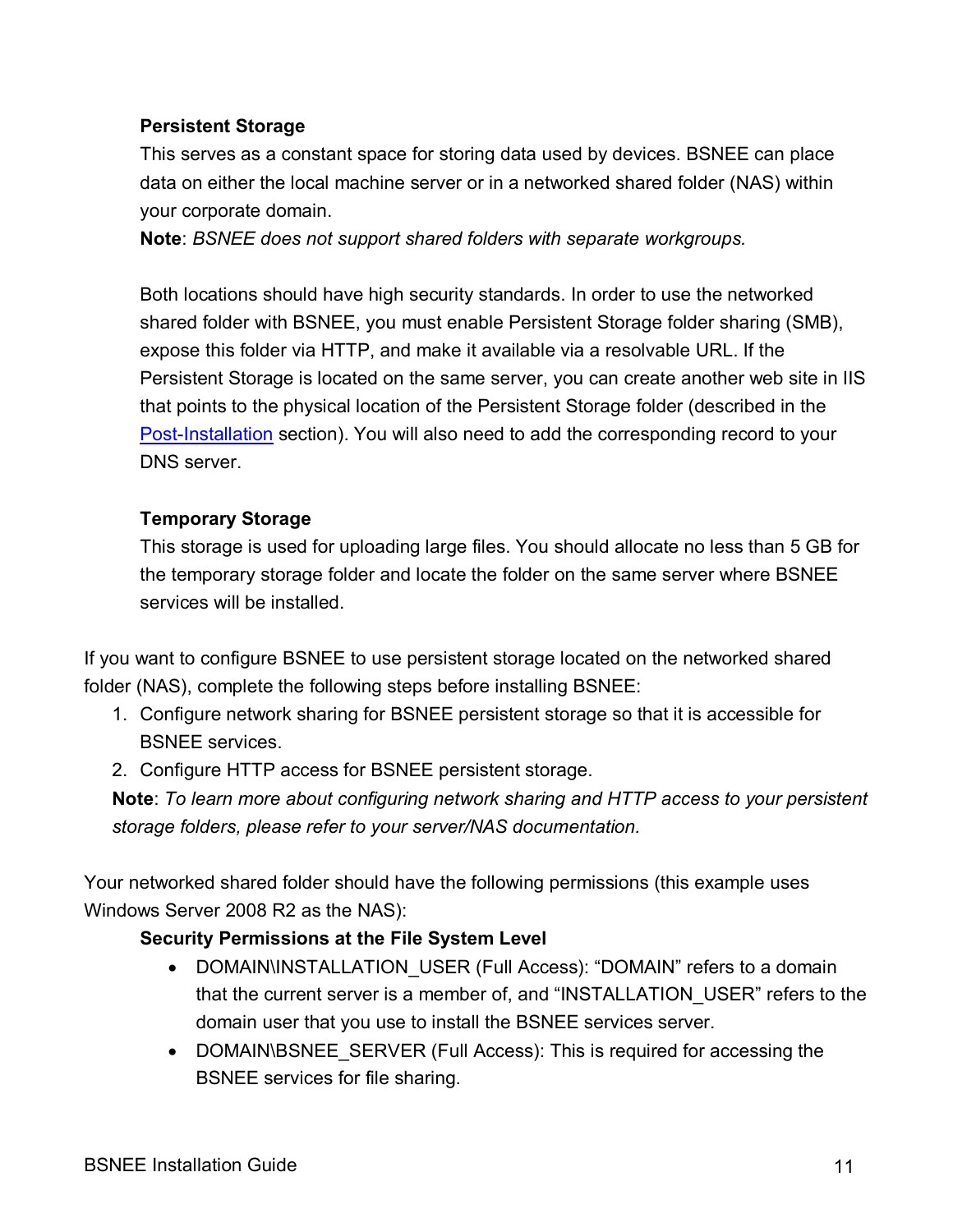• **(optional)** AUTHENTICATED USERS (Read): This is required for the IIS site on the shared server.

#### **Security Permissions at the Network Share Level**

- DOMAIN\INSTALLATION USER (Full Access): "DOMAIN" refers to a domain that the current server is a member of, and "INSTALLATION\_USER" refers to the domain user that you use to install the BSNEE services server.
- DOMAIN\BSNEE\_SERVER (Full Access): "BSNEE\_SERVER" refers to the computer object in domain. This is required for accessing the BSNEE servers for file sharing.

**Note**: *Note that the DOMAIN\INSTALLATION\_USER permissions are only temporary requirements for installation, and can be removed after the installation process is completed.*

If you plan to locate persistent storage on the same server used for BSNEE services, you need to manually set up an additional IIS site. You can do this before or after installation, but we recommend completing this task after installation because the installer will create all required folders. See the [Post-Installation](#page-28-1) steps at the end of this guide for details.

We recommend you do the following during installation:

- 1. Install BSNEE as a domain user with administrative permissions.
- 2. Use the "sysadmin" role for MS SQL Server login if you are using Windows authentication for MS SQL Server during installation.
- 3. Run BSNEE application pools as the Network Service system user.

# <span id="page-14-0"></span>**MIME Types for IIS**

When IIS is used as a content server, only registered file formats can pass from the BSNEE Persistent Storage site to the web. By default, the IIS web server may not recognize certain media formats. You may also wish to use some custom extensions. Make sure to register the following special MIME types (in addition to any other desired MIME types) with the persistent storage web server.

**Note**: *Make sure to register special MIME types with the storage web site only. Registering MIME types with other BSNEE sites on the same server (or on the server level itself) may cause conflicts.*

- $\bullet$  .  $bpf \textbf{text/plain}$
- $\bullet$  .  $bsfw$  application/x-file
- $\bullet$  .  $bsp \text{text/plain}$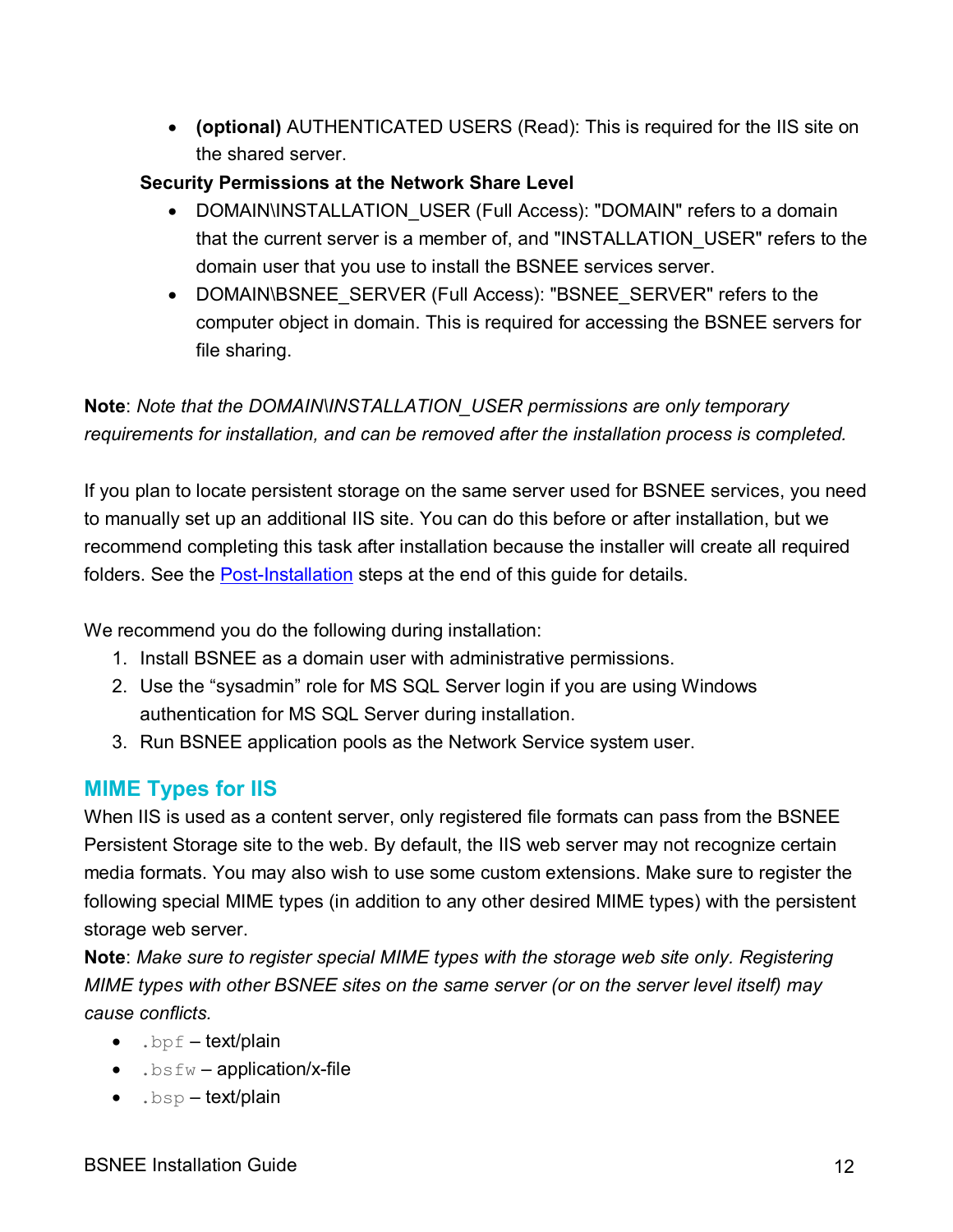- $\bullet$  .  $brs text/plain$
- $\bullet$  .  $\verb|vob video/mpeg|$
- $\bullet$  .  $\text{rok}-\text{application}/\text{octet-stream}$
- $\bullet$  . flac audio/flac
- $\bullet$  . bvw  $-\text{text/plain}$

These additional MIME types are required for Windows Server 2008 / 2008 R2 (IIS 7 or 7.5):

- $mp4 video/mpeq$
- $\bullet$  .ts video/mpeg
- $\bullet$  .  $m2ts video/mpeq$
- $.$ ogg audio/ogg
- $\bullet$  .  $\text{woff}$  font/x-woff
- $\bullet$  . svg image/svg+xml

Once all MIME types are registered and all other preliminary steps are complete, you're ready to install BSNEE.

# <span id="page-15-0"></span>**Active Directory**

**Important**: *Complete this step only if you plan to integrate BSNEE with your LDAP system.* In order to access the BSNEE Administrator UI after installation, you will need to register two administrator roles with your Active Directory system.

BSNEE parses security group names to retrieve the BSNEE Account and BSNEE Role names. Security group names must be formatted in accordance with the Group Name Template parameter (**BSNEE-{AccountName}-{RoleName}** by default) set during installation in the [LDAP Server Configuration](#page-24-0) step. You will first need to create two security groups in Active Directory and then add two users to them:

- {AccountName}=admin, {RoleName}=System Administrators: This group corresponds to the System Administrator Role on the "admin" account in BSNEE. Example: **BSNEE-admin-System Administrators**
- {AccountName}=admin, {RoleName}=Order Administrators: This group corresponds to the Order Administrator Role on the "admin" Account in BSNEE. Example: **BSNEE-admin-Order Administrators**

BSNEE has two sets of predefined system Roles:

• Administrative Roles (on 'admin' Account):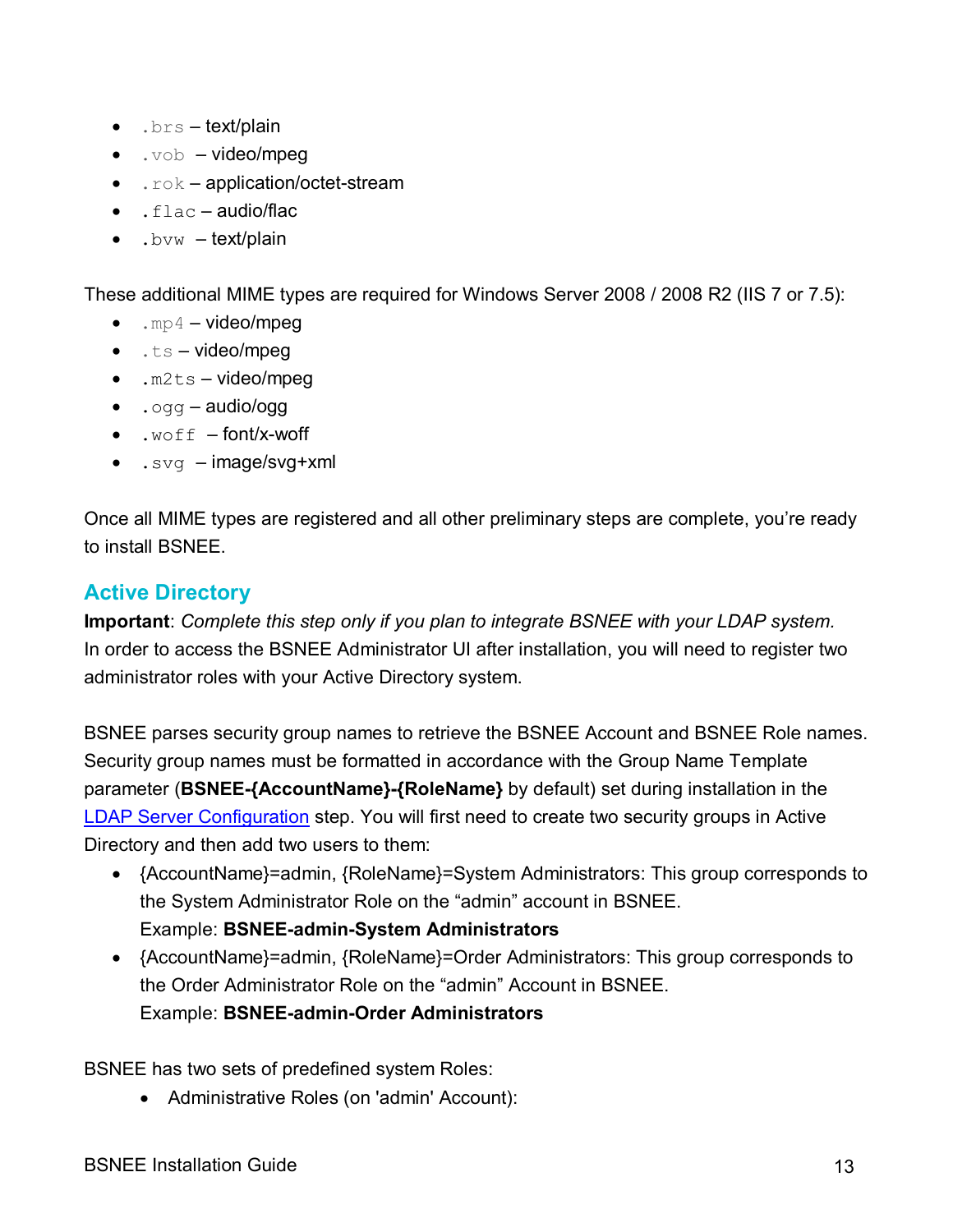- o System Administrators
- o Order Administrators
- User Roles:
	- o Administrators
	- o General Managers
	- o Network Managers
	- o Creators
	- o Publishers
	- o Viewers

To add more users to BSNEE, you will need to create at least one additional BSNEE Account (being logged into BSNEE as a member of the "admin" Account) and one security group in the Active Directory for Administrators Role. One BSNEE Account can then be used for multiple BSNEE users assigned to different BSNEE Roles on that Account.

BSNEE will automatically import Active Directory users to the BSNEE database when those users first login, and it will continue updating user profiles with changes as they occur on the LDAP server.

#### **Additional Information**

- BSNEE does not support nested security groups.
- A single Active Directory user can be a member of only one Role on one Account, but a user may have different Roles on different Accounts.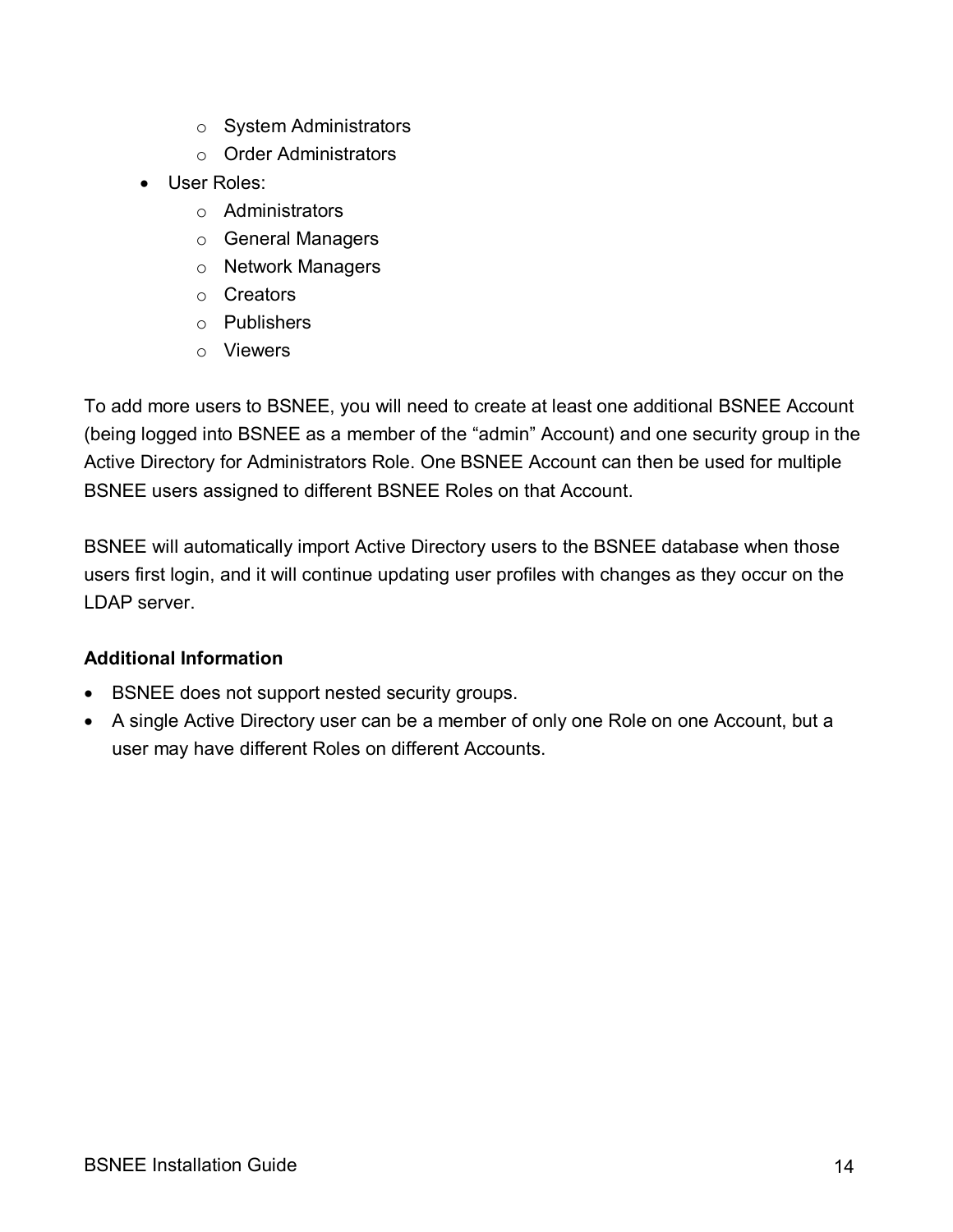# <span id="page-17-0"></span>**INSTALLATION**

Double-click the Install file to begin. Click **Next** to proceed to the License Agreement page. Read and accept the terms, and click **Next** again.

## <span id="page-17-1"></span>**1. Prerequisites**

The installer will begin a system check to ensure that the minimum hardware and software requirements have been met. If an error occurs during the checking process, you can click the **Re-Run** button to perform the check again.

The installer will check the following conditions:

- $\checkmark$  Operating System version (OS)
- $\checkmark$  .NET Framework version (4.0 or later)
- $\checkmark$  .NET Framework features
- $\checkmark$  WMI services activity status
- $\checkmark$  IIS version (7.0 or later)
- $\checkmark$  IIS services status
- $\checkmark$  IIS components set up status (40 items total)
- $\checkmark$  Microsoft Messages Queue set up status

|               | BrightSign Network Enterprise Edition                    |                | ×      |
|---------------|----------------------------------------------------------|----------------|--------|
|               | <b>Prerequisites</b><br>Check Required System Components |                |        |
|               |                                                          |                | Re-Run |
|               | Rule                                                     | <b>Status</b>  |        |
|               | <b>OS</b> Version                                        | Passed         |        |
|               | .NET Framework Version                                   | Passed         |        |
|               | .NET Framework Features                                  | Passed         |        |
|               | <b>IIS</b> Version                                       | Passed         |        |
|               | <b>IIS Service Status</b>                                | Passed         |        |
|               | <b>IIS Features</b>                                      | Passed         |        |
|               | MSMQ Server Core                                         | Passed         |        |
|               |                                                          |                |        |
| InstallShield |                                                          |                |        |
|               |                                                          | < Back<br>Next | Cancel |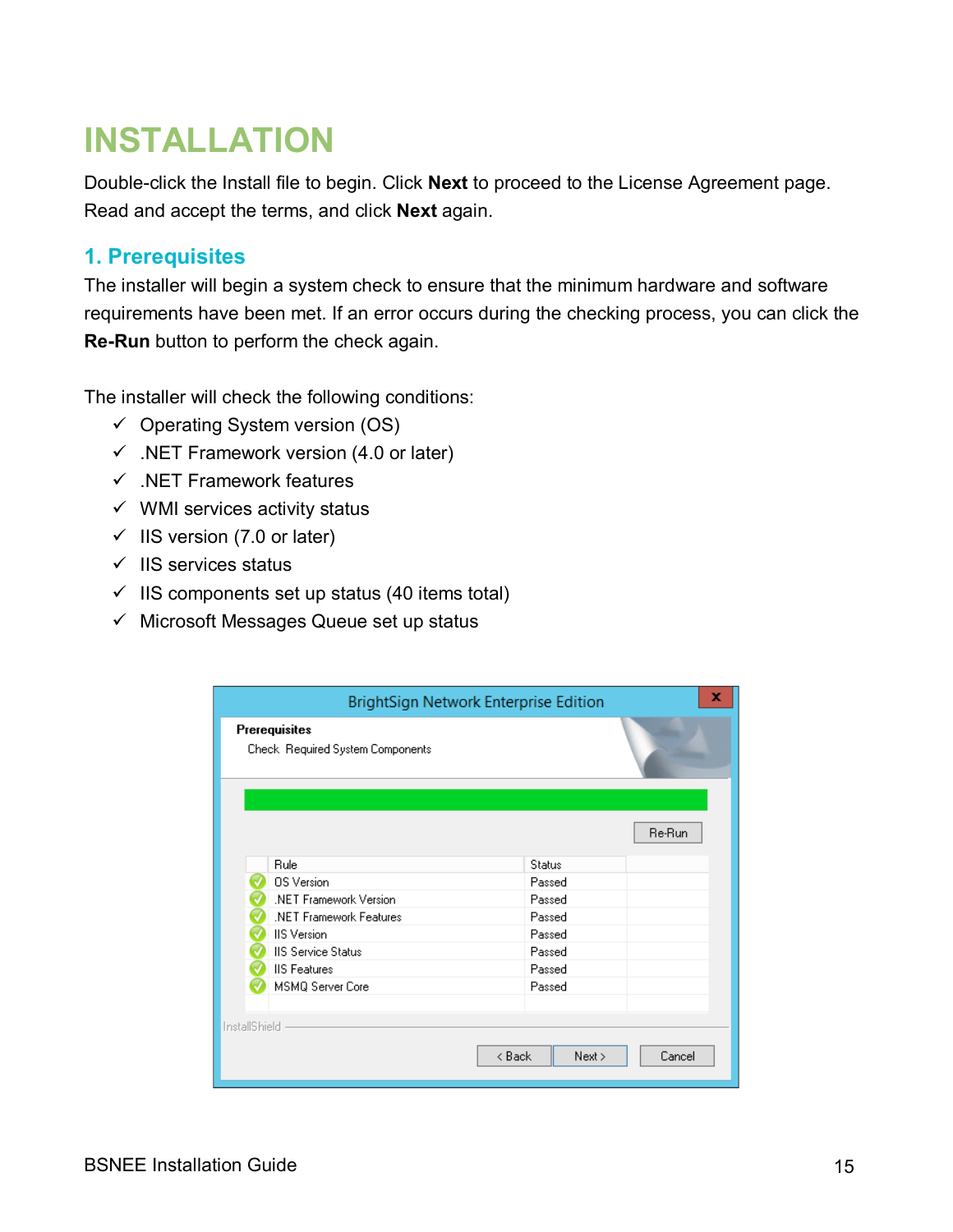Once the system check is finished, the installer will display a full list of components that are installed or that need to be installed. If an item does not pass the system check (as indicated by the *Failed* status), you can click the item to learn the reason for the failure and instructions for fixing the problem. After installing the missing component(s), click **Re-Run** to check the installation again.

Once all components meet the requirements for installation, you will be able to click the **Next**  button to continue.

#### <span id="page-18-0"></span>**2. Database Connection**

Select a database server for BSNEE. You can choose from a list of databases available on the network and PC or create a new database.

Click **Browse** to view a drop-down list of database servers and select the desired server. Alternatively, you can specify the server by typing the name in the text field. Note that an existing database catalog must be set to use the same **Authentication Provider** as BSNEE.

Under **Connect Using**, select either the Windows or SQL Server authentication method. You must use a **Login ID** and **Password** if you use SQL Server authentication.

| BrightSign Network Enterprise Edition                                                                         | x      |
|---------------------------------------------------------------------------------------------------------------|--------|
| <b>Database Server</b><br>Select a database server and authentication method.                                 |        |
| Database server that you are installing to:                                                                   |        |
| mssglserver, 1433<br>٧                                                                                        | Browse |
| Optional port number is comma separated. (Ex.: mysqlserver,1433).                                             |        |
| Connect using:<br>● Windows authentication<br>SQL Server authentication using the Login ID and password below |        |
| Login ID:                                                                                                     |        |
| Password:                                                                                                     |        |
| l✔ Create New Database                                                                                        |        |
| <u>N</u> ame of database catalog:                                                                             |        |
| <b>BSNEE</b>                                                                                                  | Browse |
| InstallShield                                                                                                 |        |
| < Back<br>Next >                                                                                              | Cancel |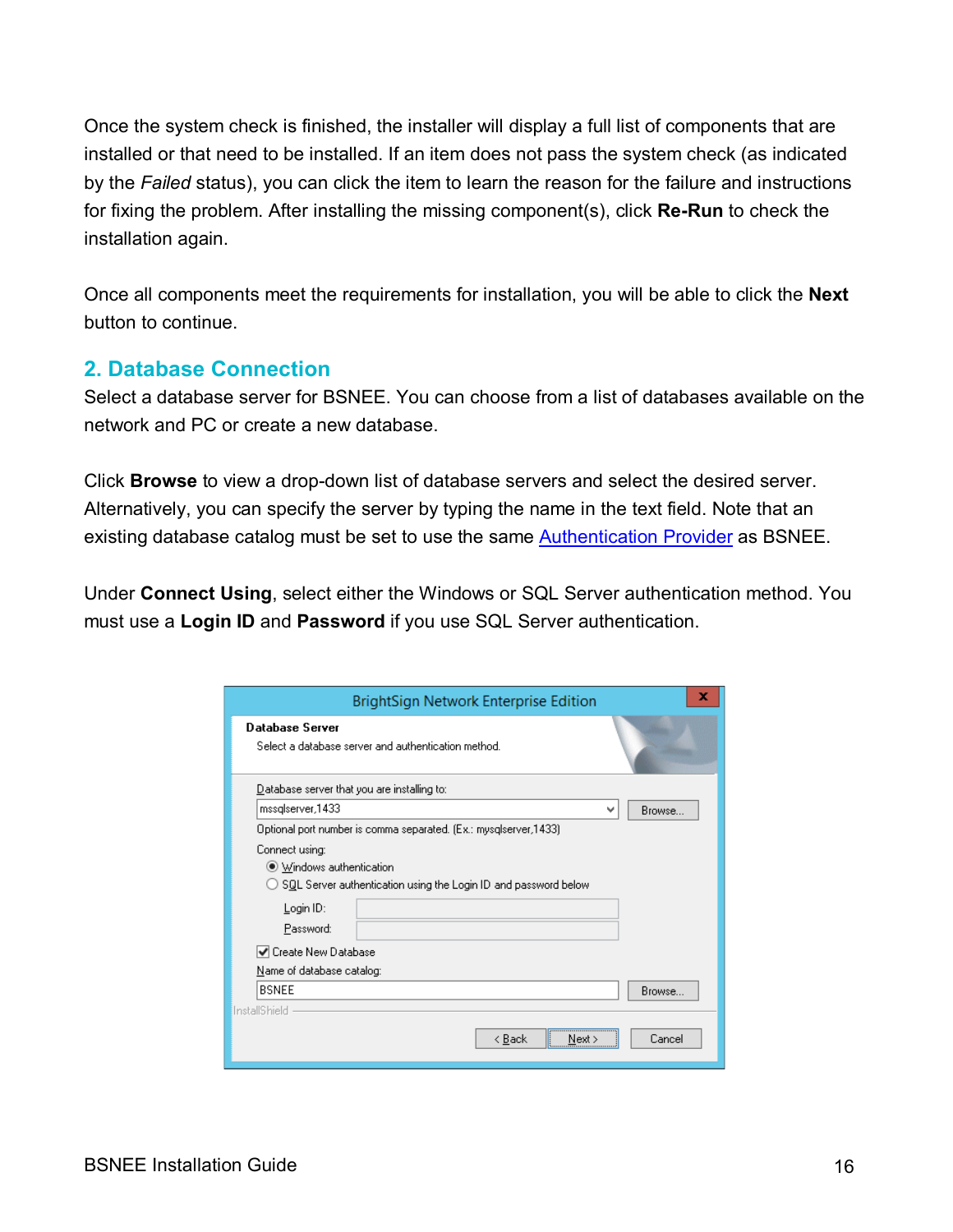To use a new database catalog, check the **Create New Database** box. In the **Name of database catalog** field, enter a name for the new database. This name must be different from any other currently available database. Click **Browse** to view available databases and ensure that the new database is unique.

After filling out all the required fields, click the **Next** button to verify the connection. If the verification process fails, a dialog box will appear explaining the error that must be corrected before you can proceed.

#### **BSNEE SQL Permissions**

The BSNEE Installer requires elevated permissions on the SQL server to perform the installation:

- 1. For creating a new database during BSNEE installation:
	- a. The **sysadmin** server role
- 2. For connecting to an existing database (this option works only if the BSNEE database is in a valid state):
	- a. The **securityadmin** server role
	- b. The db\_**datareader**, **db\_datawriter**, and **db\_ddladmin** role memberships for the BSNEE database

The above permissions are only temporary requirements for installation, and can be removed after the installation process is completed. The BSNEE Installer will create a new SQL user with the SQL Server authentication mode. This user has a limited set of permissions for the BSNEE database:

- CONNECT
- CREATE
- UPDATE
- INSERT
- DELETE
- EXECUTE (for two scalar functions created during installation)

# <span id="page-19-0"></span>**3. Mail Server Parameters**

Set the parameters on this page to allow BSNEE to send notifications to account holders. The **Server Name**, **Port**, and **FROM Address** fields are required. However, the **User Name** and **Password** fields may be left blank if the server does not require authentication via Login ID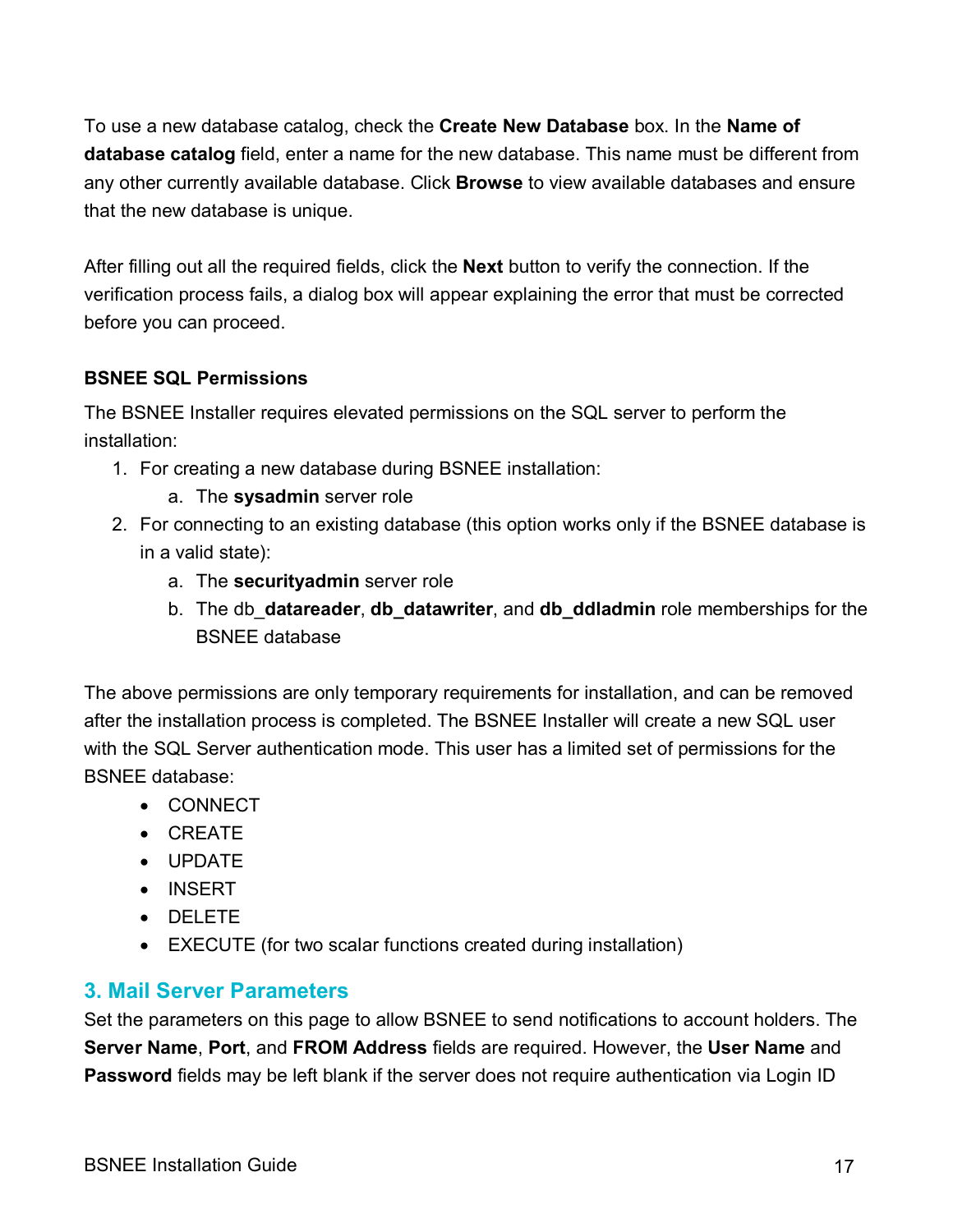and password. The TLS parameter is disabled by default, but you may enable it by clicking the **Enable TLS** box.

| BrightSign Network Enterprise Edition                                                        | x                |
|----------------------------------------------------------------------------------------------|------------------|
| <b>Mail Server Options</b><br>Set Mail Server Options (User Name and Password not required). |                  |
| Server Name (Ex. localhost, smtp.example.com, etc.):<br>mail.bsnee.lab<br>Liser Name:        | Port:<br>25      |
| server@bsnee.lab                                                                             | Enable TLS       |
| Password:<br>,,,,,,,,                                                                        |                  |
| FROM Address (Ex. from.bsnee@example.com):                                                   |                  |
| noreply@bsnee.lab                                                                            |                  |
| Enter your email and click "Validate" button to validate email settings.<br>admin@bsnee.lab  | Validate         |
| InstallShield<br>< Back                                                                      | Next ><br>Cancel |

You can validate your mail server settings by entering a target Email address and clicking **Validate**. The installer will send a validation message to the Email address. If validation is successful, the installer will display an informational message. If validation is unsuccessful, the installer will display a generic error message.

#### <span id="page-20-0"></span>**4. Bindings Configuration**

Enter the common domain name in the **Base Domain Name** text field. The domain names for BSNEE nodes will be automatically generated.

Check the **Use HTTP** and/or **Use HTTPS** boxes if you would like to enable these protocols for the Web Site, Web Services, and Device Handlers nodes.

BSNEE requires an X.509 certificate and HTTPS binding for the Web Services node. This certificate is required by the WS-\* (WS-Security) specifications for message-level encryption in WCF services, as well as transport-level encryption with the WS-I Basic Profile 1.1. Please install a valid certificate and select it for the Web Services node. Make sure the "IIS\_IUSRS" local security group has read access to the certificate's private key.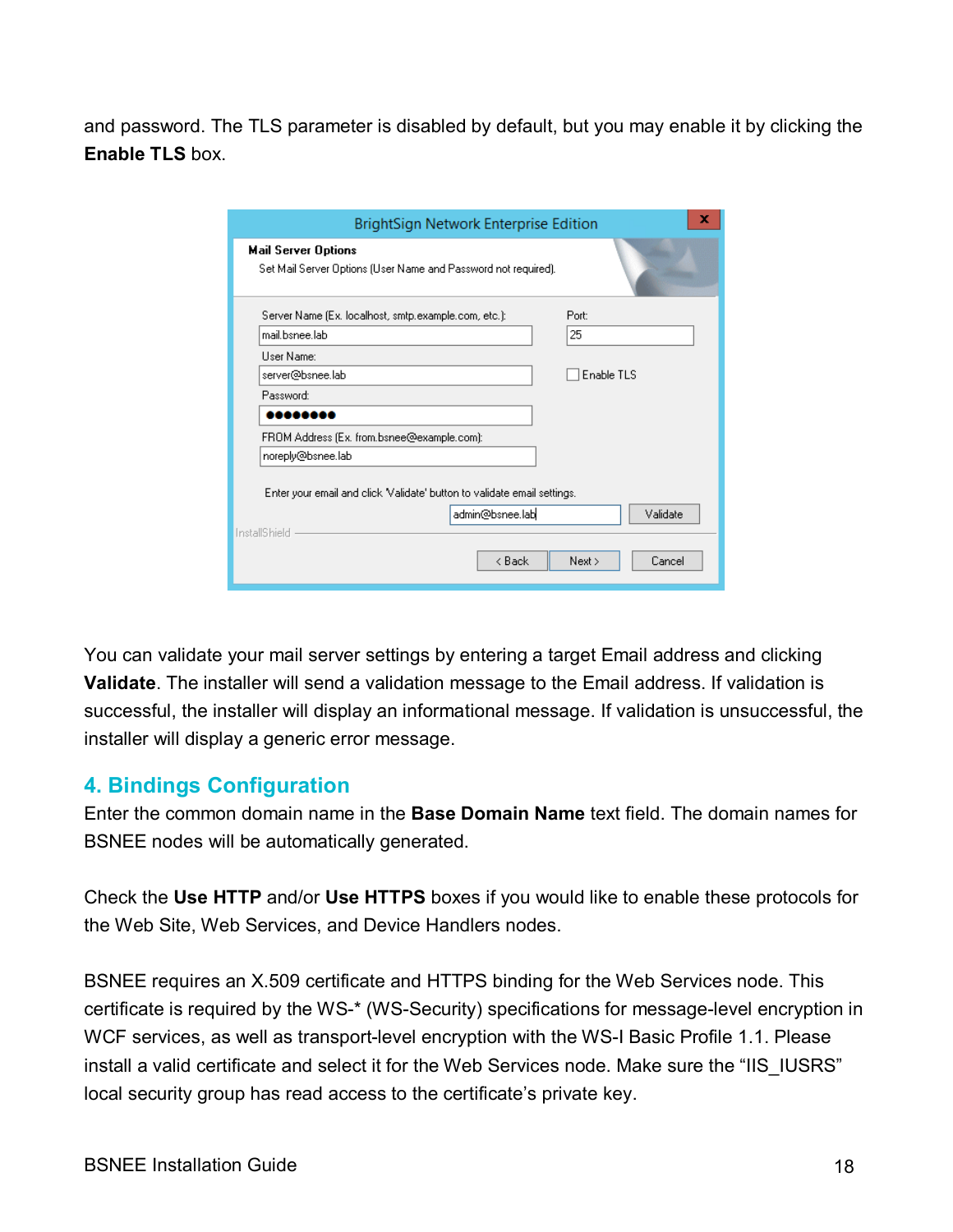|                                                                                                                         | x<br>BrightSign Network Enterprise Edition                                                                                                                                                        |
|-------------------------------------------------------------------------------------------------------------------------|---------------------------------------------------------------------------------------------------------------------------------------------------------------------------------------------------|
| <b>Bindings Configuration</b><br>Bindings Configuration Settings                                                        |                                                                                                                                                                                                   |
| Base Domain Name (Ex. example.domain.com):                                                                              |                                                                                                                                                                                                   |
| bsnee.lab                                                                                                               |                                                                                                                                                                                                   |
| Nodes<br><b>BSNEE Web Site</b><br><b>BSNEE Web Services</b><br><b>BSNEE Device Handlers</b><br><b>BSNEE</b> Web Storage | $\sqrt{ }$ Use HTTP<br>The nodes for cross-application authentication<br>must have a common root domain.<br>bsnee.lab<br>80<br>apı<br><b>√</b> Use HTTPS<br>443<br>2. BSNEE 2012 B2 Wildcard<br>v |
| InstallShield                                                                                                           | All domain nodes must be registered in your DNS first to operate with the BSNEE system.                                                                                                           |
|                                                                                                                         | < Back<br>Next<br>Cancel                                                                                                                                                                          |

**Note**: *For testing purposes, you may use a self-signed certificate issued for the Web Services binding.*

If you have not registered all domains in the DNS, clicking the **Next** button will prompt a standard notification regarding registering all domains in the DNS. You may complete this process after installation, but BSNEE will not function properly until all strings are registered in the DNS.

# <span id="page-21-0"></span>**5. Storage Setup**

Devices use a URL to connect to *persistent storage* on a hard drive and download files. *Temporary storage* is used by the server to upload large files.

#### **Persistent Storage**

First, specify a directory on the hard drive or UNC path that will serve as the constant physical storage space. Click the **Browse** button under **Persistent Storage** and navigate to the desired folder on the hard drive or network.

Once you have selected a storage destination, specify a URL that devices will use to connect to the Persistent Storage HTTP server. Make sure to specify this URL while configuring the Persistent Storage HTTP server as part of the [Post-Installation](#page-28-0) steps. Enter this URL in the **Persistent Root Storage** field.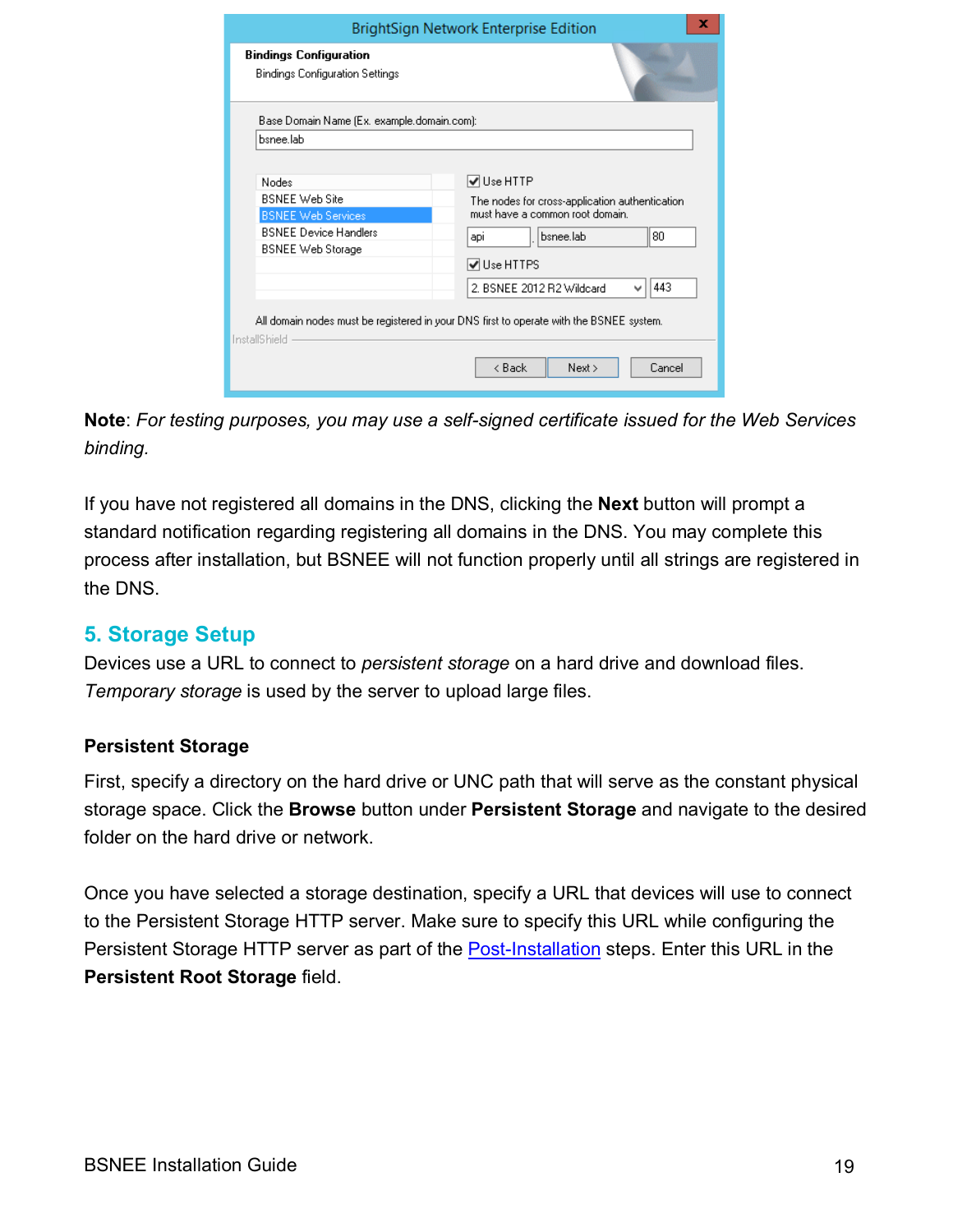| x<br><b>BrightSign Network Enterprise Edition</b>                                                                                                                                                                                                                                                   |  |  |  |
|-----------------------------------------------------------------------------------------------------------------------------------------------------------------------------------------------------------------------------------------------------------------------------------------------------|--|--|--|
| Persistent Root and Temporary Storage Folders<br>Select Persistent Root and Temporary Storage folders. Type a Persistent Root<br>Storage URL.                                                                                                                                                       |  |  |  |
| Persistent Storage                                                                                                                                                                                                                                                                                  |  |  |  |
| Persistent Storage is a required physical folder in the local or remote drive. The http<br>network URL binds to this folder and devices will get data from this storage.<br>Network folders may be used only by computers which are part of domain (Ex.<br>\\computer\path\to\persistent\storage\). |  |  |  |
| C:\BSNEE\Storage\Persistent\<br>Browse                                                                                                                                                                                                                                                              |  |  |  |
| Persistent Root Storage URL (Ex. http://downloads.example.com)                                                                                                                                                                                                                                      |  |  |  |
| http://storage.bsndev.com                                                                                                                                                                                                                                                                           |  |  |  |
| Temporary Storage Folder                                                                                                                                                                                                                                                                            |  |  |  |
| Temporary Storage requires high access speed as it will store a large volume of data.<br>Select a folder in the local drive. (Ex. C:\path\to\temporary\storage\).                                                                                                                                   |  |  |  |
| C:\BSNEE\Storage\Temporary\<br>Browse                                                                                                                                                                                                                                                               |  |  |  |
| InstallShield                                                                                                                                                                                                                                                                                       |  |  |  |
| < Back<br>Cancel                                                                                                                                                                                                                                                                                    |  |  |  |

#### **Temporary Storage**

Click the **Browse** button in the **Temporary Storage Folder** section and navigate to the desired folder on the local hard drive. Make sure to allocate no less than 5GB for this folder.

#### <span id="page-22-0"></span>**6. Services Directories**

Specify installation folders for each domain. Click the **Browse** button for each domain to select the desired folder.

|                                                                                                                                            | BrightSign Network Enterprise Edition                                                                                                                                           | x             |  |  |
|--------------------------------------------------------------------------------------------------------------------------------------------|---------------------------------------------------------------------------------------------------------------------------------------------------------------------------------|---------------|--|--|
|                                                                                                                                            | Website and Services Destination Locations<br>Select Website, Application Services, File Upload Services, Scheduler<br>Services, and Subscriber Services destination locations. |               |  |  |
| Physical directories must contain paths to local drive only. Remote folders or network<br>drivers are not supported in this configuration. |                                                                                                                                                                                 |               |  |  |
| Website :                                                                                                                                  | C:\inetpub\wwwroot\BSNEEWebSite\                                                                                                                                                | <b>Browse</b> |  |  |
| Api Services:                                                                                                                              | C:\inetpub\wwwroot\BSNEEWebServices\                                                                                                                                            | Browse        |  |  |
| Device Handlers:                                                                                                                           | C:\inetpub\wwwroot\BSNEEDeviceHandlers\                                                                                                                                         | Browse        |  |  |
| Web Storage:                                                                                                                               | C:\inetpub\wwwroot\BSNEEWebStorage\                                                                                                                                             | <b>Browse</b> |  |  |
| Scheduler Service:                                                                                                                         | C:\BSNEEWinServices\BSNEEScheduler\                                                                                                                                             | Browse        |  |  |
| Subscriber Service:                                                                                                                        | C:\BSNEEWinServices\BSNEESubscriber\                                                                                                                                            | Browse        |  |  |
| Snapshots Service:<br>InstallShield                                                                                                        | C:\BSNEEWinServices\BSNEEDeviceScreensl                                                                                                                                         | Browse        |  |  |
|                                                                                                                                            | < Back<br>Next                                                                                                                                                                  | Cancel        |  |  |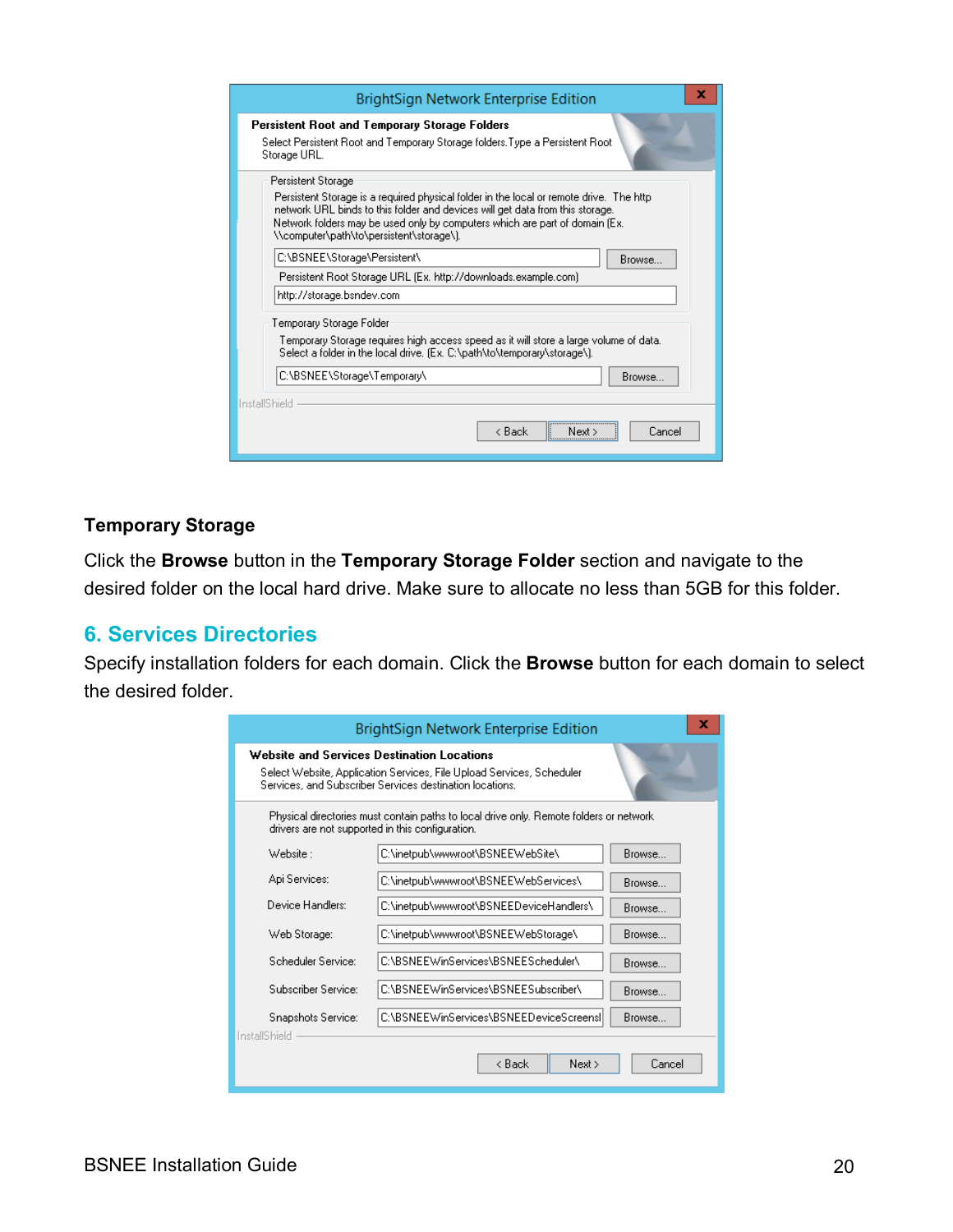# <span id="page-23-0"></span>**7. System Administrator Account**

Specify a *Login*, *Email* address, and *Password* for the System Administrator account. This account will be used for administering BSNEE once the installation is complete.

Check the **Enable Subscriptions Management** box to enable the subscription management systems and UI in your BSNEE instance. Leaving this box unchecked will give all devices permanent Grace subscriptions and disable all scheduler and UI functions associated with subscriptions.

In the **Email for the Error Notifications** field, specify the email address that will receive error logs from the system.

All fields on this page are required unless you specify the **Authentication Provider** as **LDAP**. If you do, areas that are not applicable for LDAP mode will be grayed out. None of the fields in this window will be applicable if you selected an existing database during the **Database** [Connection](#page-18-0) step.

<span id="page-23-1"></span>

|                                                                                                                                                                                               | x<br><b>BrightSign Network Enterprise Edition</b> |  |  |  |
|-----------------------------------------------------------------------------------------------------------------------------------------------------------------------------------------------|---------------------------------------------------|--|--|--|
| System Administrator account options<br>Set the System Admin account credentials. Enable Subscriptions Management.<br>address for receiving BSNEE error logs. Select Authentication Provider. |                                                   |  |  |  |
| System Admin Account Credentials<br>Account Name:                                                                                                                                             | Login:                                            |  |  |  |
| admin                                                                                                                                                                                         | admin                                             |  |  |  |
| E <sub>mail:</sub>                                                                                                                                                                            | Password:                                         |  |  |  |
| admin@bsnee.lab                                                                                                                                                                               |                                                   |  |  |  |
| <b>Functionality Settings</b><br>Enable Subscriptions Management                                                                                                                              |                                                   |  |  |  |
| Email For Error Notifications:                                                                                                                                                                | Authentication Provider:                          |  |  |  |
| notifications@bsnee.lab<br>InstallShield                                                                                                                                                      | Default<br>v                                      |  |  |  |
|                                                                                                                                                                                               | < Back<br>Cancel<br>Next >                        |  |  |  |

#### **LDAP**

If you need to configure the BSNEE account structure to use the Lightweight Directory Access Protocol (LDAP), select **LDAP** under **Authentication Provider**. Clicking **Next** will provide you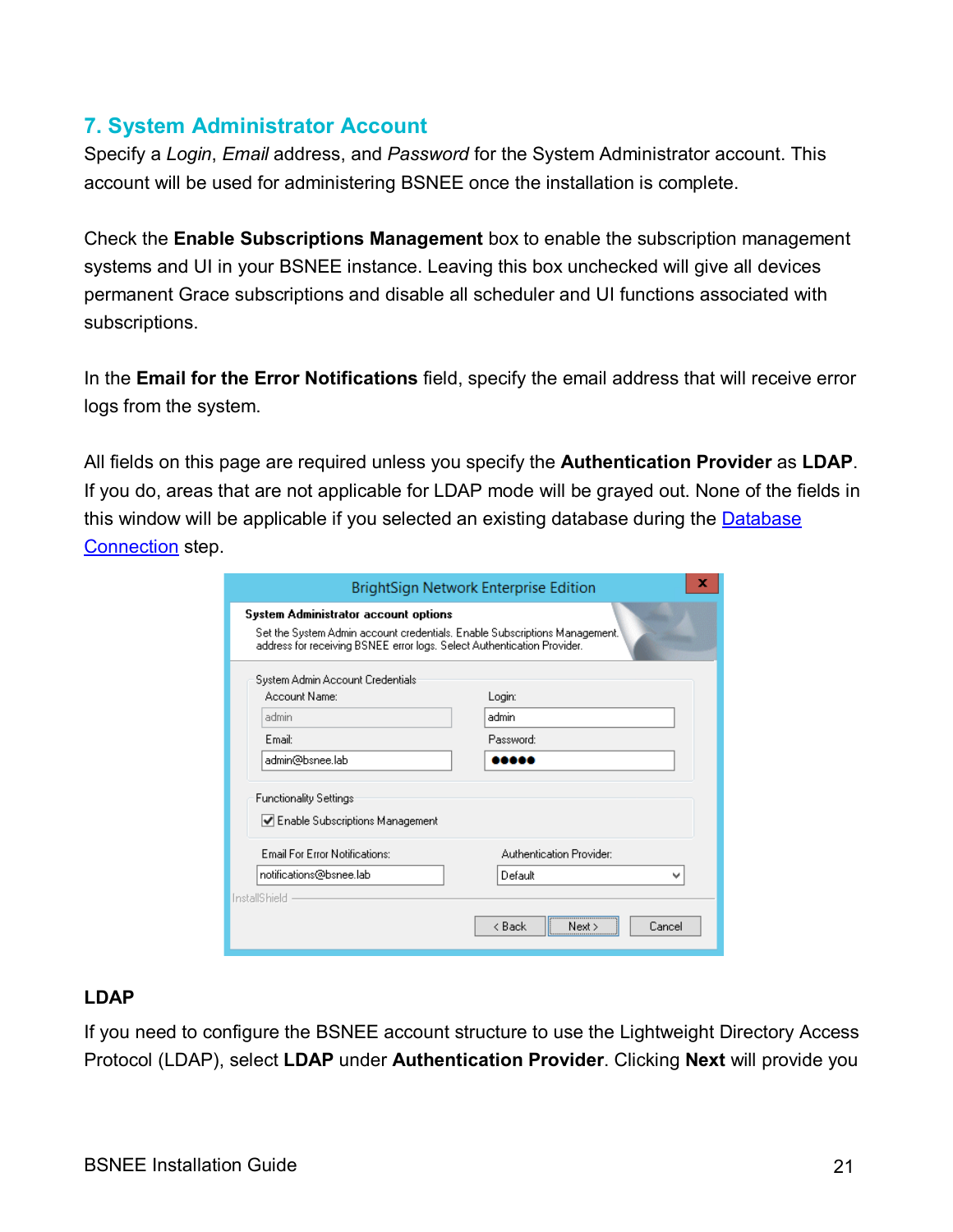with additional parameters for LDAP installation. Please see **Step 7a. LDAP Server Configuration** below for more details.

If you select **LDAP**, make sure that the *Email* address values in this window are the same as the LDAP attribute you use for **RDN** in the following **LDAP Settings** window. Note that in most cases the attribute will not be in the form of an Email address.

### <span id="page-24-0"></span>**7a. LDAP Server Configuration**

If you selected LDAP as the **Authentication Provider** in the previous step, consult the below information to learn more about setting parameters in the **LDAP Settings** window. If you did not select LDAP as the **Authentication Provider**, move on to Step 8. **Note**: *Unless otherwise indicated as "optional", each field below must be specified.*

#### **Server Configuration**

- A. **Server Name**: A common format IP address or domain name of the target LDAP server or gateway. You can also specify a port number after the colon (":") delimiter. If you do not specify a port number, port 389 will be used by default.
- B. **User Name (optional)**: The username/login of a Windows Account that has read access to the directory. The credentials can be entered either in common format (e.g. "jdoe") or in LDAP Data Interchange Format (LDIF) (e.g. "uid=jdoe, ou=people, dc=example, dc=org").

|                                                                      | x<br>BrightSign Network Enterprise Edition |  |  |
|----------------------------------------------------------------------|--------------------------------------------|--|--|
| <b>LDAP Settings</b><br>Set LDAP Server Configuration                |                                            |  |  |
| Server Configuration                                                 |                                            |  |  |
| Server Name:  <br>dc.mydomain.com                                    | User Name:<br>bsnee@mydomain.com           |  |  |
| Basic<br>Auth.Types:                                                 | Password:<br>v                             |  |  |
| Users Configuration                                                  |                                            |  |  |
| Base DN: 1<br>dc=mydomain,dc=com                                     | Filter: (objectClass=")<br>RDN: SAMAccount |  |  |
| Groups Configuration                                                 |                                            |  |  |
| Filter: (objectClass=")<br>RDN: CN<br>dc=mydomain,dc=com<br>Base DN: |                                            |  |  |
| Users Membership:   memberOf<br>Groups Membership: member            |                                            |  |  |
| Groups Name Template (Ex: BSNEE-{AccountName}-{RoleName})            |                                            |  |  |
| BSNEE-{AccountName}-{RoleName}                                       |                                            |  |  |
| InstallShield                                                        |                                            |  |  |
| $\blacktriangledown$ Enable VLV<br><b>√</b> Enable Sort              | Cancel<br>< Back<br>Next >                 |  |  |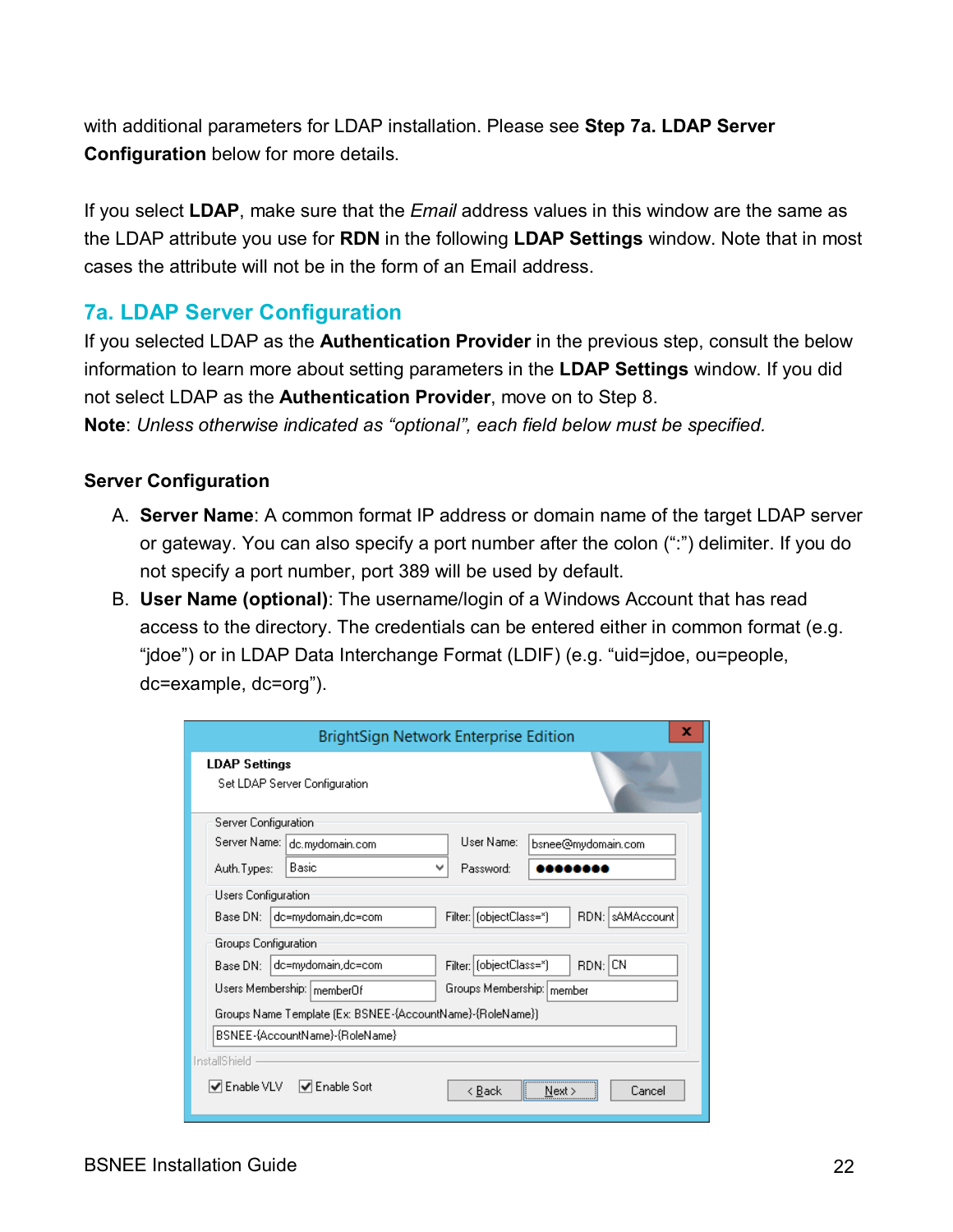- C. **Password (optional)**: The password of the Windows Account specified in the **User Name** field above. This field is only required if a **User Name** is specified.
- D. **Auth Types**: The Authentication Type used in System.DirectoryServices. See [this page](http://msdn.microsoft.com/en-us/library/system.directoryservices.authenticationtypes%28v=vs.100%29) for more information about some of the Authentication Types.
	- a. Basic
	- b. Anonymous
	- c. Validation
	- d. Read-Only
	- e. Fast Bind
	- f. Secure
	- g. Secure & Read-Only
	- h. Secure & Fast Bind
	- i. Secure & Sealing
	- j. Secure & Signing
	- k. SSL/TLS
	- l. SSL & Anonymous

#### **User Configuration**

- A. **Base DN**: The User Base Distinguished Name. Use this field to specify the LDAP directory under which the users are located. The search will be performed on all levels under the specified directory. However, for performance reasons, we recommend specifying this directory as close to the users directory as possible.
- B. **Filter**: The Users Search Filter that will be used to find the user entries in the directory specified above. You can leave the field as the default " $(objectClass=*)$ ", but we recommend creating a more specific filter to improve performance. You can find descriptions and examples of Search Filter syntax at the [Windows Dev Center](http://msdn.microsoft.com/en-us/library/windows/desktop/aa746475%28v=vs.85%29.aspx) and the [LEX online manual.](http://www.ldapexplorer.com/en/manual/109010000-ldap-filter-syntax.htm)
- C. **RDN**: The User Relative Distinguished Name. This LDAP attribute uniquely identifies users in a directory and is used for authentication in the BSNEE system. This attribute corresponds to the **Login** field on the BSNEE Sign In page. By default, this field corresponds to the Windows User Login in Active Directory. You could also use the "userPrincipalName" (e.g. "john.doe@domain.com").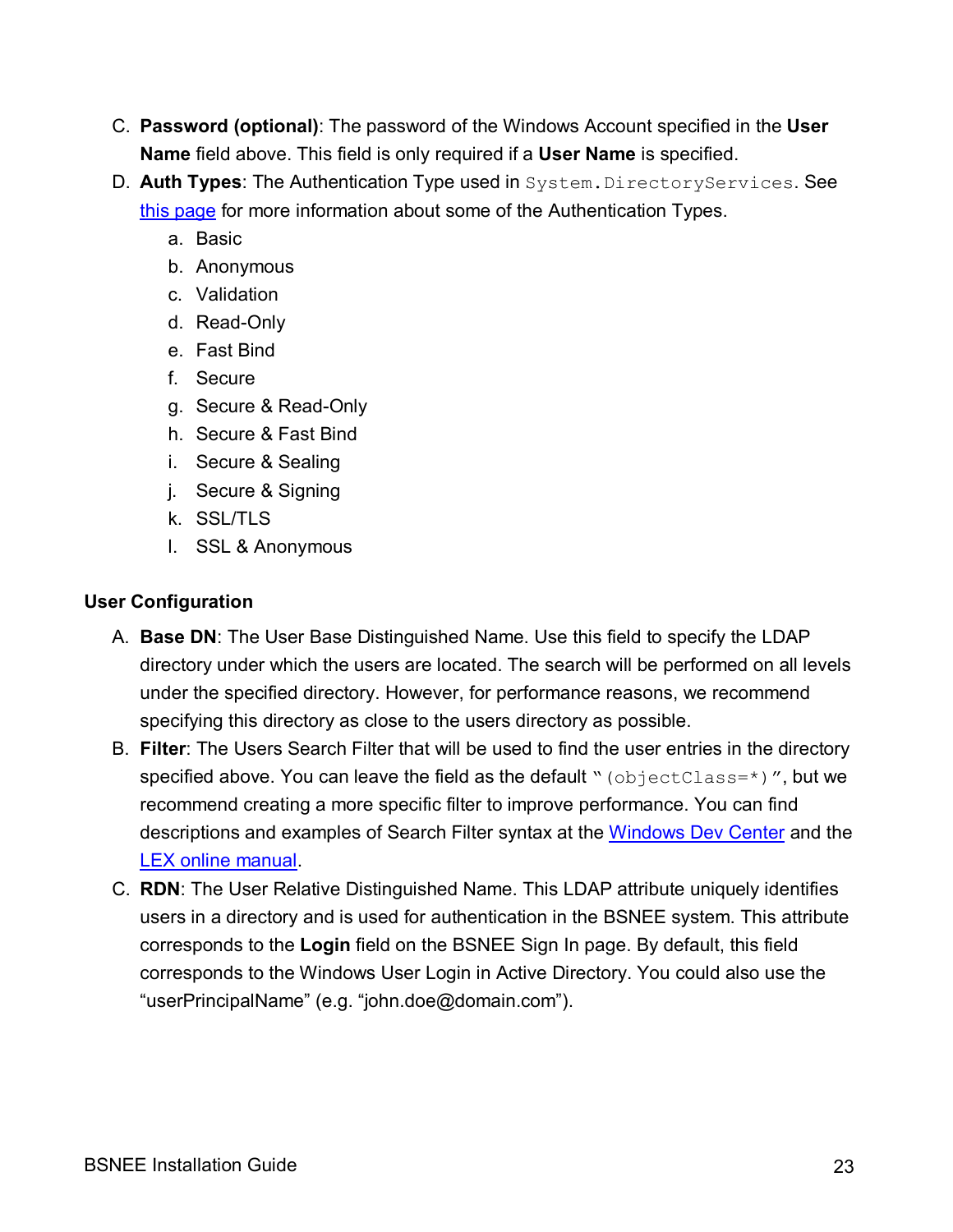#### **Groups Configuration**

- A. **Base DN**: The Groups Base Distinguished Name. Use this field to specify the LDAP directory under which the groups are located. The search will be performed on all levels under the specified directory. However, for performance reasons, we recommend specifying this directory as close to the groups directory as possible.
- B. **Filter**: The Groups Search Filter that will be used to find the group entries in the directory specified above. You can leave the field as the default " $(objectClass=*)$ ", but we recommend creating a more specific filter to improve performance. You can find descriptions and examples of Search Filter syntax at the [Windows Dev Center](http://msdn.microsoft.com/en-us/library/windows/desktop/aa746475%28v=vs.85%29.aspx) and the [LEX online manual.](http://www.ldapexplorer.com/en/manual/109010000-ldap-filter-syntax.htm)
- C. **RDN**: The Group Relative Distinguished Name. This LDAP attribute uniquely identifies groups in a directory. Make sure the value of this attribute corresponds to the format specified in the **Group Names Template** described below. The format should contain the BSNEE Account Name and BSNEE Role Name, which are used in the authentication procedure.
- D. **Users Membership(optional)**: The Users Membership Attribute Name. This LDAP attribute contains a list of groups of which the current user is a member. Most LDAP servers store the membership attribute with both the user and group attributes, but there are a few exceptions: We recommend setting this value if your LDAP server supports cross storage of membership attributes because searching a user attribute for its groups results in better performance than searching groups for user membership.
- E. **Groups Membership**: The Groups Membership Attribute Name. This LDAP attribute contains a list of members (users) for a group. This attribute should be present on all LDAP servers
- F. **Groups Name Template**: Use this field to specify how the name format of your LDAP groups will correspond to the names of BSNEE roles. This field should contain "{AccountName}" and "{RoleName}" placeholders, which can be placed anywhere in the string (e.g. "BSNEE-{AccountName}-{RoleName}").

#### **Other**

A. **Enable VLV**: Check this box if you would like BSNEE to use the Virtual List View (VLV) extension. Enable this feature only if your LDAP server supports VLV. Most LDAP servers now support VLV, but some might require the administrator to actively enable this feature or install an add-on.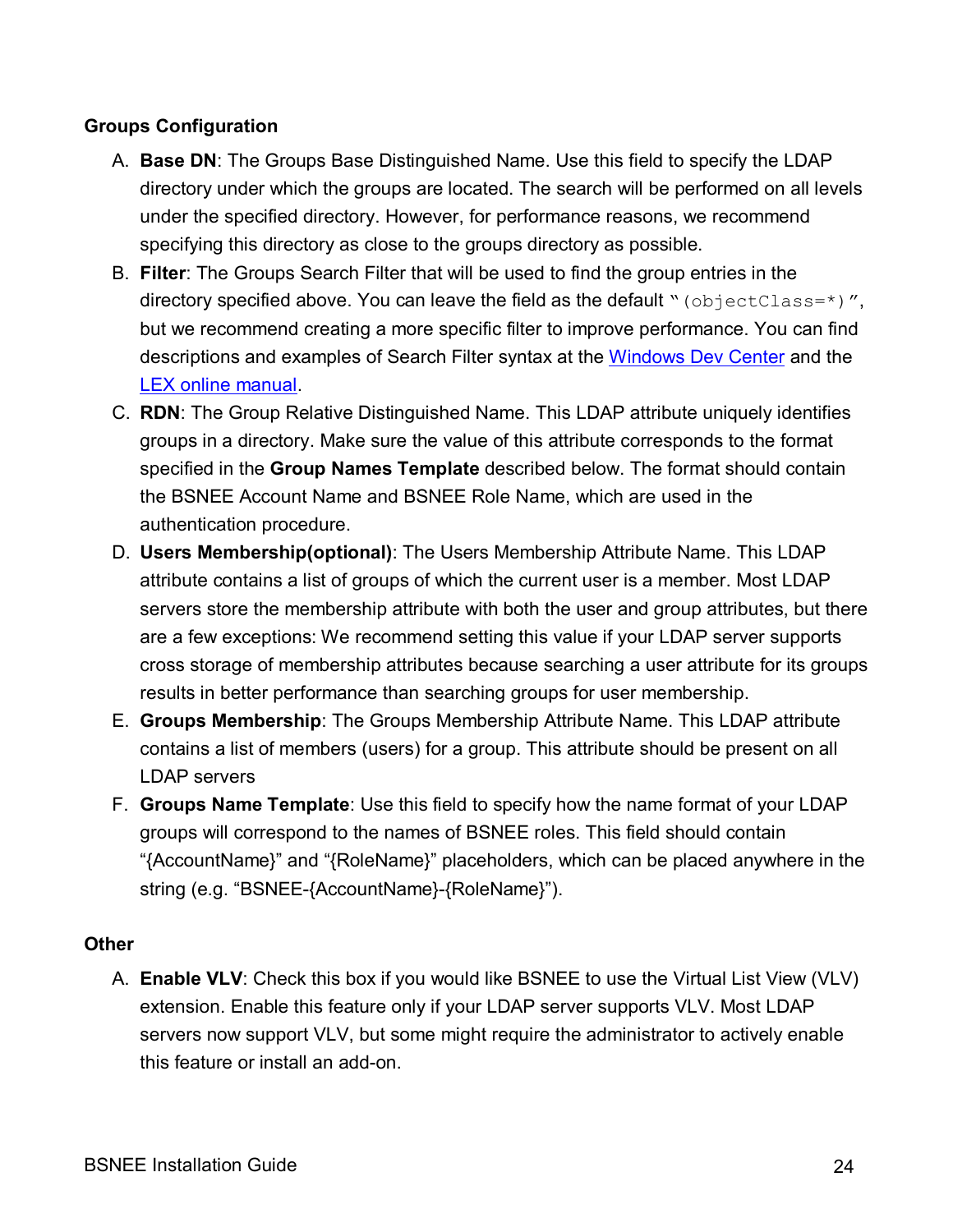B. **Enable Sort**: Check this box if you would like BSNEE to use the Server Side Properties Sort extension. You must enable Server Side Properties Sort in order to use VLV, but you can also use this feature without enabling VLV.

#### **Additional Information**

You can make LDAP traffic confidential and secure using the Secure Sockets Layer (SSL) and Transport Layer Security (TLS) technologies. You can enable LDAP over SSL (LDAPS) support for BSNEE by selecting "SSL/TLS" in the **Auth. Types** dropdown menu in the **LDAP Settings** window. See [this page](http://support2.microsoft.com/kb/321051) for more information.

#### <span id="page-27-0"></span>**8. Installation**

If all parameters have been specified correctly, the final installation page will appear. Click **Install** to begin the installation process.

| x<br>BrightSign Network Enterprise Edition                                                                         |  |  |
|--------------------------------------------------------------------------------------------------------------------|--|--|
| Ready to Install the Program<br>The wizard is ready to begin installation.                                         |  |  |
| Click Install to begin the installation.                                                                           |  |  |
| If you want to review or change any of your installation settings, click Back. Click Cancel to exit<br>the wizard. |  |  |
|                                                                                                                    |  |  |
|                                                                                                                    |  |  |
|                                                                                                                    |  |  |
|                                                                                                                    |  |  |
| InstallShield                                                                                                      |  |  |
| < Back<br>Install<br>Cancel                                                                                        |  |  |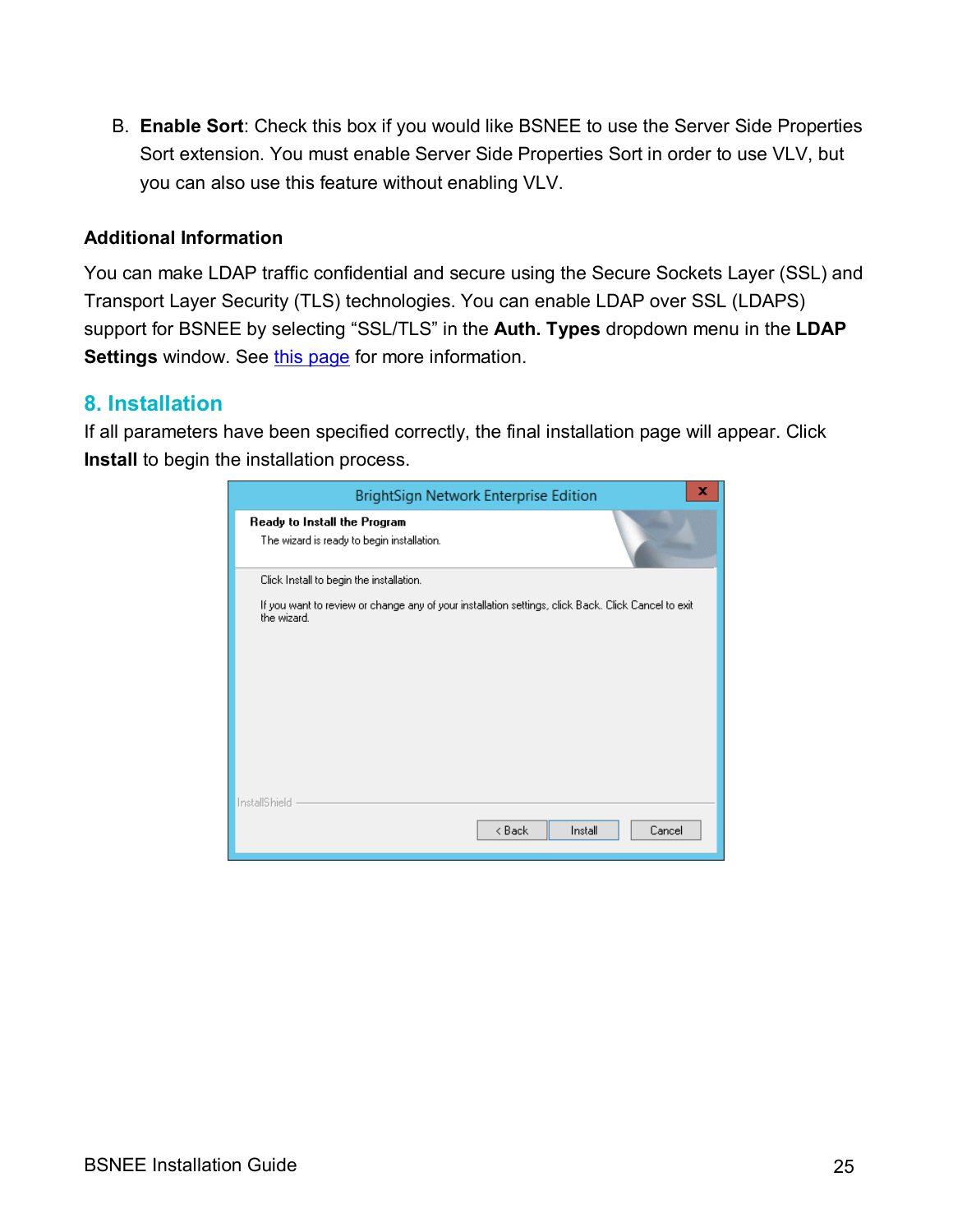# <span id="page-28-0"></span>**POST-INSTALLATION**

## <span id="page-28-1"></span>**Reconfiguring Certificates for "ApplicationService.svc"**

You can follow these steps to reconfigure the certificate for the BSN API:

1. Open the configuration file of the application services for editing. By default, this file is located at

C:\inetpub\wwwroot\BSNEEWebServices\ApplicationService\v201407\ Web.config.

- 2. Locate the following section in the file: configuration/system.serviceModel/ behaviors/serviceBehaviors/behavior[@name='BNM.WebServices.Appli cationServiceBehavior']/ serviceCredentials/serviceCertificate
- 3. Specify the values of the certificate for the following attributes:
	- a. storeName: This contains the value  $My$  by default. You can change the value to another [valid certificate store](http://msdn.microsoft.com/en-us/library/ms731340%28v=vs.100%29.aspx) if needed.
	- b. findValue: This contains the Subject Distinguished Name of the certificate by default. You can change the search criteria to another [valid value](http://msdn.microsoft.com/en-us/library/ms731340%28v=vs.100%29.aspx) if needed. You can browse a list of certificates by navigating to **Control Panel > Administrative Tools > Internet Information Services (IIS) Management > Server Certificates**. Double-clicking on a certificate allows you to view it in more detail. **Example**: <serviceCertificate storeLocation="LocalMachine" storeName="My" x509FindType="FindBySubjectDistinguishedName" findValue="E=system@example.com CN=\*.example.com C=US" />
- 4. Set a Service Identity that matches the CN of the certificate. Locate the following section and change the value attribute:

configuration/system.serviceModel/services/service[@name= "BSN.WebServices.ApplicationService.v201407.ApplicationService"] /endpoint[binding="wsHttpBinding"]/identity/dns

# <span id="page-28-2"></span>**Configuring Persistent Root and Temporary Storage**

To configure the Persistent Storage for BSNEE, complete the following steps:

- 1. Set up an additional IIS site (if you don't already have a storage site) with the following parameters:
	- a. A URL specified for persistent storage
	- b. A working directory pointed at the root of the persistent storage folder (consult the IIS documentation for details)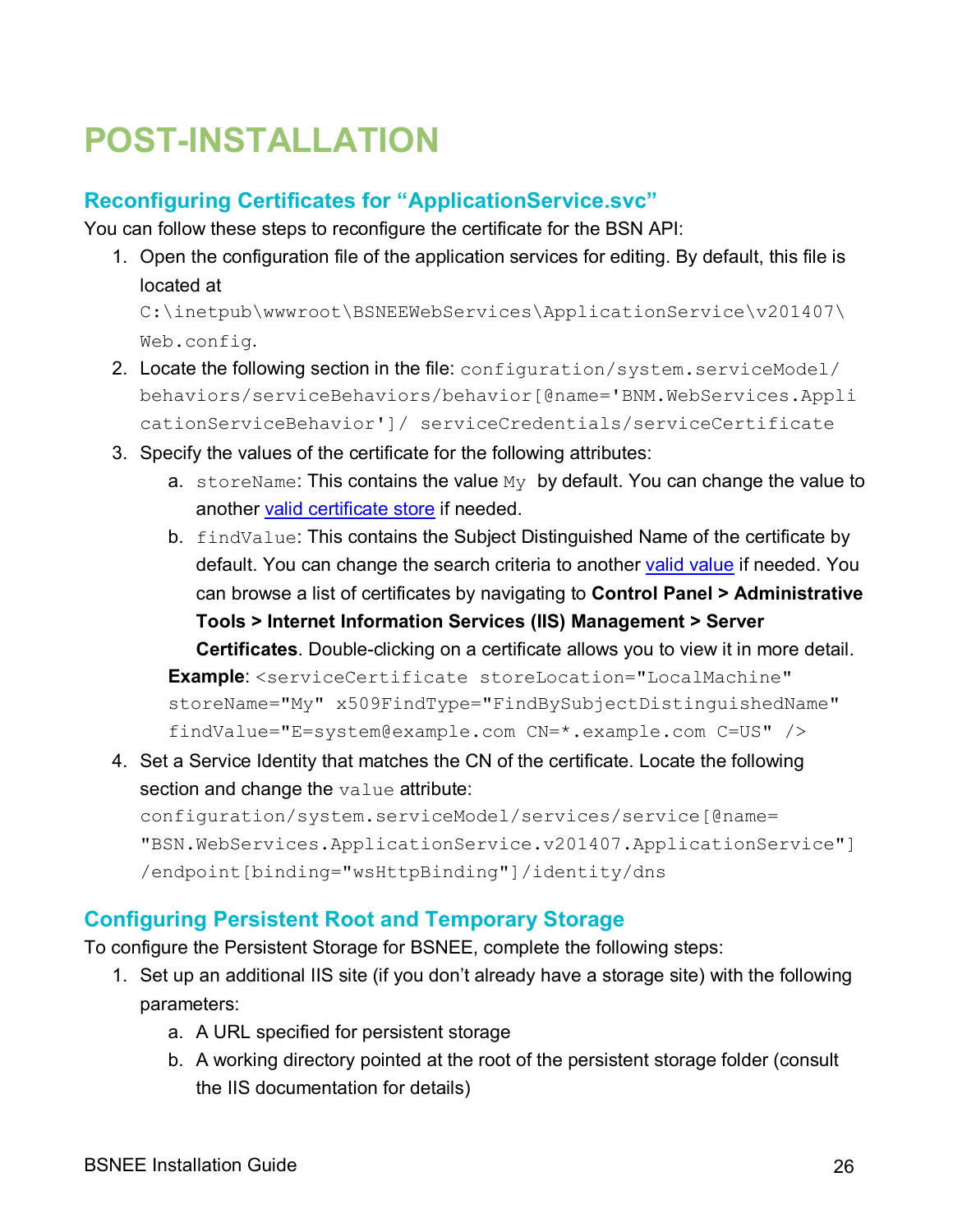- c. Changed physical-path credentials (this applies only for persistent storage located on another server):
	- i. Click **Connect as…** on the **Add Web Site** dialog.
	- ii. Choose the **Specific user** option and specify the credentials of the [domain user](#page-13-0) who has full access to the specified physical path of the site.

### <span id="page-29-0"></span>**Verifying a Successful Installation**

Once the installation is complete, you need to create a new BrightSign Network account. You can ensure that BSNEE is installed correctly by adding files to your BSN library using a new account:

- 1. In a web browser, navigate to the login page using the URL specified during [Step 4](#page-20-0) of the installation process.
- 2. Log in using the System Admin credentials you specified in [Step 7](#page-23-0) of the installation process.
- 3. Create a new BrightSign Network account. You must provide an **Account Name** and **Account Email**.
	- a. **Non-LDAP mode**: The password for the account will be generated automatically.
	- b. **LDAP mode**: The password for the account will be the same as the LDAP (Active Directory) password for the specified user.
- 4. Add files to your library using one of the following methods:
	- a. Log in to the BrightSign Network WebUI using your newly created account. Upload one or more image/video/audio files to the Library.
	- b. Open BrightAuthor and log in to the BrightSign Network using your newly created account. Create or open a presentation that has one or more media file. Click the **Upload to Network** button located on the upper-right portion of the screen.
- 5. In the WebUI, create setup files in the **Device Setup** tab and apply them to a player. Make sure the player connects to your BSNEE implementation and is visible in the **Current Usage** and **Groups** tabs.
- 6. Publish one or more presentations to the Group containing the player.
- 7. Ensure the player downloads and plays the presentation successfully.

#### <span id="page-29-1"></span>**Customizing Notification Emails**

Once BSNEE is installed, you can customize the notification Emails sent to account administrators and users. You can find Email templates in two locations (note that these are the default locations):

1. **Website**: C:\inetpub\wwwroot\BSNEEWebSite\App\_Data\MailTemplates\en-US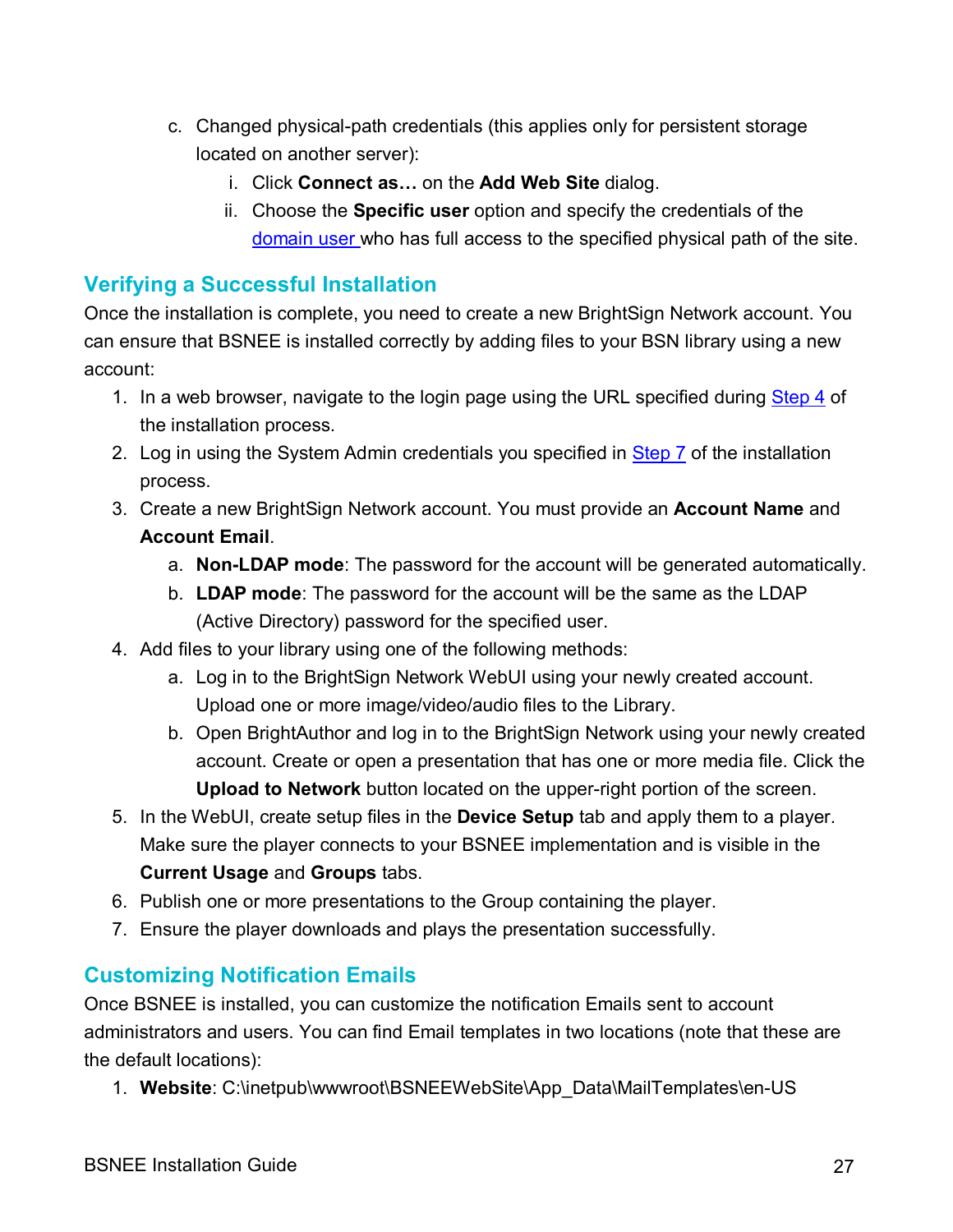#### 2. **Scheduler service**: C:\BSNEEWinServices\BSNEEScheduler

- o SC3
- o SC4
- o SC6
- o SC7

The text of the *.xml* template files can be modified as needed, but variable names and tags within the template should not be changed. Also, removing or renaming any template files may cause the system to behave unexpectedly.